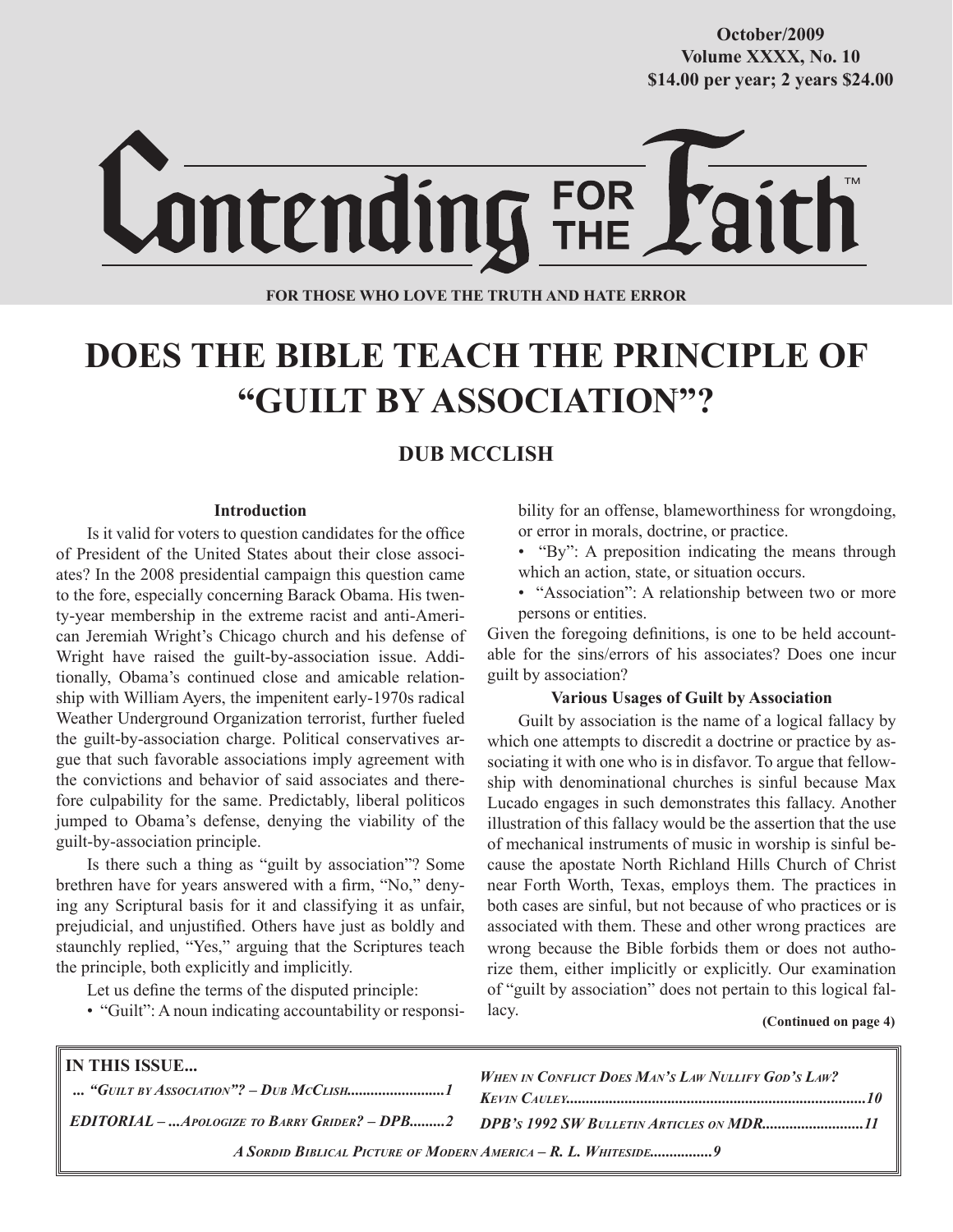

#### **David P. Brown, Editor and Publisher dpbcftf@gmail.com**

*COMMUNICATIONS received by CONTENDING FOR THE FAITH and/or its Editors are viewed as intended FOR PUBLICATION unless otherwise stated. Whereas we respect confidential information, so described, everything else sent to us we feel free to publish without further permission being necessary. Anything sent to us NOT for publication, please indicate this clearly when you write. Please address such letters directly to the Editor David P. Brown, P.O. Box 2357, Spring, Texas 77383. Telephone: (281) 350-5516.*

#### **SUBSCRIPTIONS RATES**

*Single Subscriptions: One Year, \$14.00; Two Years, \$24.00. Club Rate: Three One-Year Subscriptions, \$36; Five One-Year Subscriptions, \$58.00. Whole Congregation Rate: Any congregation entering each family of its entire membership with single copies being mailed directly to each home receives a \$3.00 discount off the Single Subscription Rate, i.e., such whole congregation subscriptions are payable in advance at the rate of \$11.00 per year per family address. Foreign Rate: One Year, \$30. NO REFUNDS FOR CANCEL-ATIONS OF SUBSCRIPTIONS.*

#### **ADVERTISING POLICY & RATES**

*CONTENDING FOR THE FAITH was begun and continues to exist to defend the gospel (Philippians 1:7,17) and refute error (Jude 3). Therefore, we are interested in advertising only those things that are in harmony with what the Bible authorizes (Colossians 3:17). We will not knowingly advertise anything to the contrary. Hence, we reserve the right to refuse any offer to advertise in this paper.*

*All setups and layouts of advertisements will be done by CONTENDING FOR THE FAITH. A one-time setup and layout fee for each advertisement will be charged if such setup or layout is needful. Setup and layout fees are in addition to the cost of the space purchased for advertisement. No major changes will be made without customer approval.*

*All advertisements must be in our hands no later than two (2) months preceding the publishing of the issue of the journal in which you desire your advertisement to appear. To avoid being charged for the following month, ads must be canceled by the first of the month. We appreciate your understanding of and cooperation with our advertising policy.*

*MAIL ALL SUBSCRIPTIONS, ADVERTISEMENTS AND LETTERS TO THE EDITOR-IN-CHIEF, P. O. Box 2357, Spring, Texas 77383-2357. COST OF SPACE FOR ADS: Back page, \$300.00; full page, \$300.00; half page, \$175.00; quarter page, \$90.00; less than quarter page, \$18.00 per column-inch. CLASSIFIED ADS: \$2.00 per line per month. CHURCH DIREC-TORY ADS: \$30.00 per line per year. SETUP AND LAYOUT FEES: Full page, \$50.00; half page, \$35.00; anything under a half page, \$20.00.*

*CONTENDING FOR THE FAITH is published monthly. P. O. Box 2357, Spring, Texas 77383-2357 Telephone: (281) 350-5516.*

> **Ira Y. Rice, Jr., Founder August 3, 1917-October 10, 2001**

# *Editorial...* **WHO IS GOING TO APOLOGIZE TO BARRY GRIDER?**

Some of our readers may not know that in mid-September of this year bro. Barry Grider resigned as the preacher for the Forest Hill – Irene (hereafter FH) Church of Christ in Memphis, TN, effective at the close of 2009. FH is the congregation that oversees the work of The Memphis School of Preaching (hereafter MSOP). Grider also served on the faculty of the MSOP. Following his graduation from the MSOP he served as the "youth minister," or whatever they call that position, with the old Knight Arnold Road congregation before it moved to its present meeting place at FH.

 We know how much bro. Grider longed for and earnestly desired to be the preacher for FH. He made no secret of that, telling people when he left the Southwest (hereafter SW) Church of Christ, Austin, TX several years ago to preach for FH that he would give up about anything to be the preacher for FH. But, recently Grider decided it was time for him to leave the FH pulpit and fulltime preaching in order to enter the funeral business. However, he and his family will remain members of FH*.* But now comes the following question: *Is there more than meets the eye regarding Griders' decision to exchange the FH pulpit for a funeral director's work?*

## **Revisiting Dub McClish's Article in the April 2009** *CFTF*

In his article, "Is This What They Mean by Balance?," bro. Dub McClish examined a Grider article from the Feb. 19, 2009, FH bulletin, *The Forest Hill News,* entitled "I Got Used to It." (Bro. McClish's article also appears in the September 2009 *Defender*, a longtime publication of the Bellview Church of Christ, Pensacola, FL, editor, Michael Hatcher). In his article McClish made it clear that much in Grider's article is good, but he also pointed out: "It is evident from his article that he has 'got used to' some things that he at one time had not 'got used to' and that he did not learn to 'get used to' from either the New Testament or from his instructors at MSOP several years ago." In his article Grider tells us that we should get used to such songs as "Sweet, Sweet Spirit." McClish points out that Grider "sees no difference between praising God **for** the Holy Spirit (as in "Hallelujah, Thine the Glory") and in **directly addressing** the Spirit and praying **to** Him for His direct influence upon us (as in "Sweet, Sweet Spirit")" [McClish's bold]. McClish then points out that Grider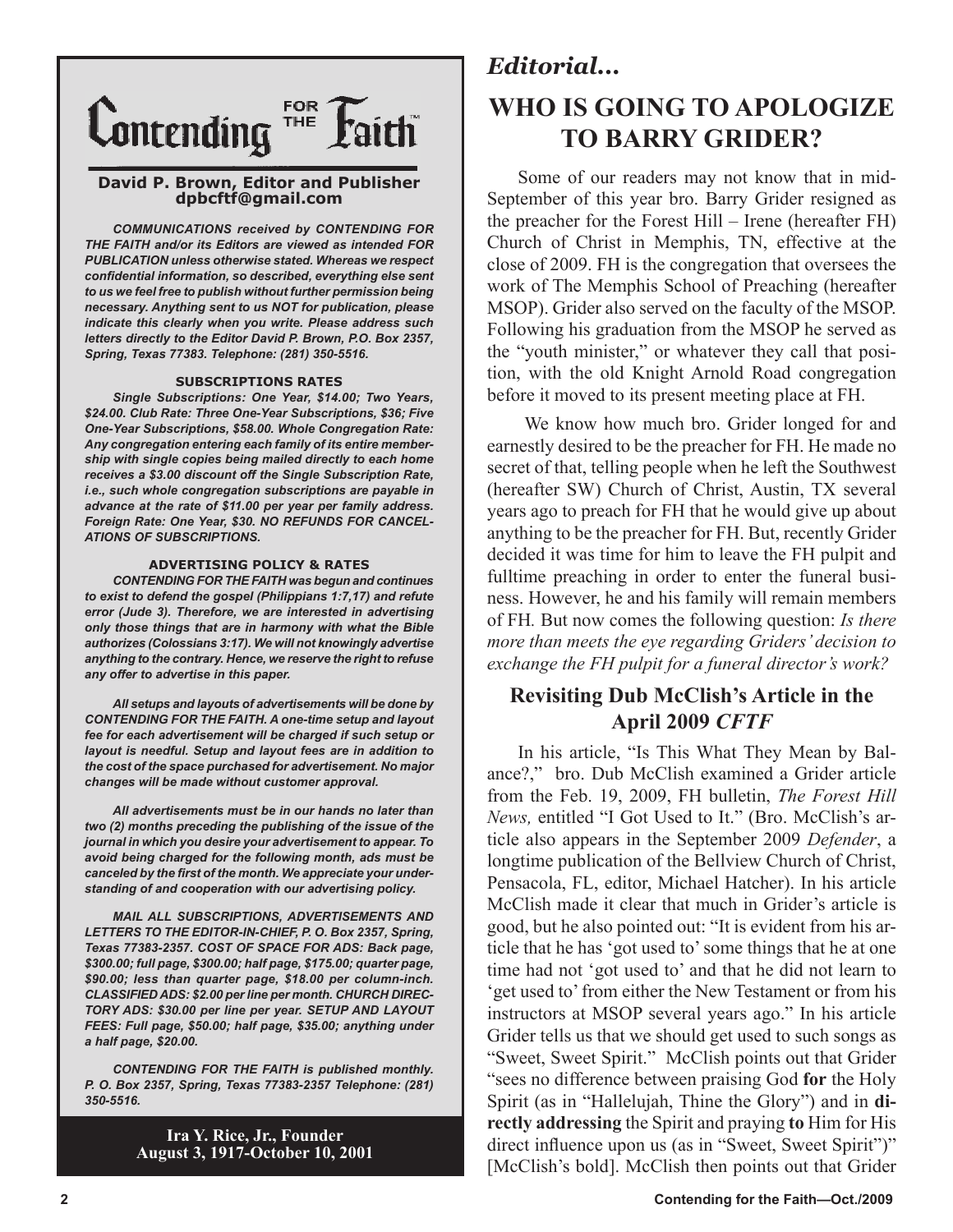"specifically denies some of the principles I affirmed and even named some of the same songs I used as illustrations…" in his 2007 Bellview Lectureship chapter, "Building up the Church Through Singing." McClish then exposes Grider for creating "a straw man of those 'resistant to any kind of change' and condescendingly judges them to be of 'weak faith'." Then McClish frankly pointed out "that some of us are not 'resistant to any kind of change,' but that some of us are still resistant to certain kinds of change, such as singing a Pentecostal song directed to the Holy Spirit demonstrates."

## **Tyler Young's Article**

McClish then turned his attention to what he calls an "even more telling" article than Grider's. It is an article by bro. Tyler Young, the present preacher for the North Walnut and Rusk Church of Christ, Roanoke, TX. Grider included Young's article immediately following his own article, prefacing it with "Binding where God Has Not" and "the following editor's note: 'The following article is an excerpt of material prepared by brother Young for the 2008 Lubbock Lectureship.'" However, McClish informs us "that bro. Tommy Hicks, Lubbock Lectures Director had *edited this material from Young's MS because of sore disagreement with it*" (McClish's italics). McClish continued his article with the following information bearing on Young's article, but omitted by Grider.

In spite of knowing of this disagreement, Young impudently delivered the excised passages orally at the lectureship anyway, much to the chagrin of Hicks and his elders. His doing so provoked a public rebuke by Hicks and an immediate stream of questions from various ones who heard the speech. Hicks's elders were so concerned about this lecture that they had it removed in its entirety from the recordings so that no one who heard them could infer that the Southside church endorsed Young's comments.

As in Grider's article, there is much in Young's essay with which all faithful brethren will agree. However, in his comments (endorsed by Grider, but rejected by Hicks, remember), he questions whether we should have fellowship concerns about various practices that faithful brethren must question seriously. According to Young, such things as using the NIV for teaching and preaching, dismissing Sunday evening worship in favor of small group meetings or for the Super Bowl, serving coffee and doughnuts in Bible classes, or missing a meeting of the church to compete in a sporting event should not be considered signs of liberalism and should not affect fellowship. Space forbids further elaboration, but these comments indicate the "flavor" of the article. I applaud brother Hicks and the Southside elders for refusing to publish and endorse this material. I encourage readers to read the entire article.

The point just here is that Grider gave this article his imprimatur; *he is in full agreement with it*. However, he was not through. Immediately following the Young article, he printed an article that has been around for many years, titled "I Drew My Circle Again." It mocks the concept of recognizing fellowship restrictions. While the Lord's people should not be self-righteously judgmental, this little ditty implies that one should make no judgments at all. Of course, the only justifiable basis anyone has for drawing lines of fellowship, whether circular, triangular, square, rectangular or any other shape, is where the Lord has drawn them in His Word. I kindly suggest to brother Grider that he needs to draw that circle yet again. Over the past almost four years, it is obvious that he has considerably enlarged his circle of late. It seems to be much larger now than it was four or five years ago, and it seems be getting larger all the time. It is certainly larger than the Lord's "circle" (Rom. 16:17–18; Eph. 5:11; Tit. 3:10; 2 John 9 –11).

The only ones I have seen publish this little "Circle" piece over the years are folks who are much more broadminded than the Lord, mostly rank liberals and denominationalists. A quick Internet search located the "Circle" treatise on the Websites of a Christadelphian, a Nazarene, two Baptists, and three other churches of Christ. Ironically, one of them is the liberal Germantown, Tennessee, congregation, which is "just around the corner" from FH/MSOP, with which they have no fellowship. I assume that Grider knew exactly what he was doing when he printed the "Circle" note.

## **WHAT WILL THE FOREST HILL ELDERS DO?**

In light of the above, what will the FH elders do? Do they agree with and stand behind their preacher in these articles? If they do, they have seriously altered their views concerning some of the things their preacher either said in his article, endorsed in Young's article, and/or implied in the "Circle" article. Is this what they mean by *balance*?

I had the privilege of delivering the 1998 MSOP graduation address. In my remarks, I addressed not only the students. I also specifically cautioned and reminded the FH elders to be vigilant for any drifting in their convictions and/or direction, noting that if brethren began seeing signs of compromise in them, it would destroy the school's and the congregation's great influence for good. They, as well as the faculty, expressed great appreciation for my remarks at the time. (The tape of that speech is probably still stuck away in some dark and forgotten corner of a cabinet in the FH media room, unless someone has remembered [since mid-2005] to destroy it.)

Till the FH elders issue a disclaimer statement relative to the Grider/Young article? If they do not, surely, many are going to have grave concerns about their (and MSOP's) implied endorsement of it and about their sincerity and **(Continued on page 8 )**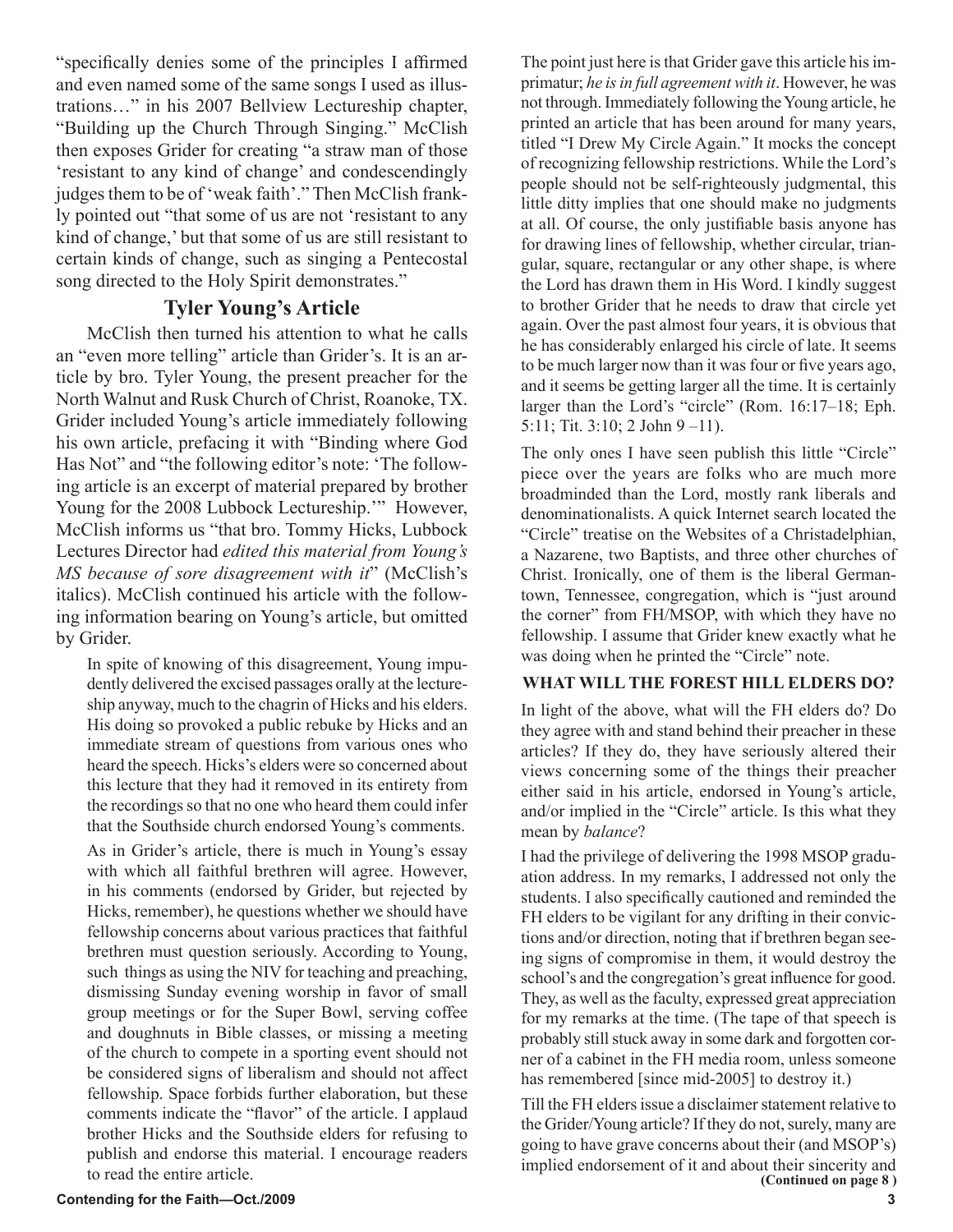#### **(Continued From Page One)**

Another facet of "guilt by association" is that wherein one actually may be led to commit a sin or embrace an error through the influence of his associates. Paul referred to this danger concerning the incestuous brother whom the Corinthian church was tolerating among them. He commanded them to purge him from their fellowship, stating the principle, **"A little leaven leaveneth the whole lump"** (1 Cor. 5:6). He stated it again in the same letter: **"Be not deceived: Evil companionships corrupt good morals"** (15:33). While multitudes over the centuries have been led to engage in evil and/or erroneous behavior through the influence of their companions, this is not the "guilt by association" with which we are concerned in this study.

The guilt by association which is the focal point of this essay, is that which may or may not be incurred merely as a result of one's favorable association with one who is in error or sin. Does one, though not personally engaging in the sinful practices or holding the errors of his associates, share in the guilt of said sinners by extending fellowship and encouragement to or defense or endorsement of such persons?

## **Mere Association Does Not Necessarily Imply Endorsement**

It is abundantly clear from our Lord's behavior that association alone does not imply agreement with or endorsement of one's associates. He ate with and otherwise associated with sinners (e.g., Mat. 9:10–13; Luke 15:1; John 4:4–42), but such associations never involved Him in their sins or errors (Heb. 4:15). Paul consistently preached in the synagogues (e.g., Acts 13:14; 14:1; 17:1; et al.), not in order to endorse the Jews' doctrine and practice, but to refute, correct, and convert. None can fairly accuse him of associating with the Jews in these cases in such a way as to be guilty of their errors. Let us test this principle by considering some other associations.

#### *Associations With Those Who Are Not Christians*

We cannot avoid all "association" with sinners, including those who are guilty of immorality, theft, religious error, or other sins, without literally becoming hermits. We come in contact with such folk as we work, shop, travel, attend school, and/or eat in public places, with no means of even knowing of their sins. Paul stated the simple and obvious fact that to avoid **"keeping company"** with all such would require us to **"go out of the world"** (1 Cor. 5:9–10). Again, we see from the above that merely being in the company of those of the world does not imply complicity with their sins. (However, this fact in no way justifies a Christian to choose people of worldly thinking and behavior as his or her closest friends and companions, as already noted [1 Cor. 15:33].)

#### *Associations With Brethren in One's Local Congregation*

In the immediate context of the foregoing passage, Paul forbade God's people to **"keep company"** with impenitent brethren (including eating with them):

#### **But as it is, I wrote unto you not to keep company, if any man that is named** *a brother* **be a fornicator, or covetous, or an idolater, or a reviler, or a drunkard, or an extortioner; with such a one no, not to eat** (v. 11, emph. DM).

Paul gave this order, at least in part, to prevent any hint of further encouragement or endorsement of the brother's sin, which encouragement had formerly characterized the Corinthian saints (vv. 2–6). The Scriptural proscription of association with the sinful brother is not absolute, however. Concerning those from whom the church must withdraw its fellowship, Paul instructed the Thessalonian church:

**Now we command you, brethren, in the name of our Lord Jesus Christ, that ye withdraw yourselves from every brother that walketh disorderly, and not after the tradition which they received of us.… And if any man obeyeth not our word by this epistle, note that man, that ye have no company with him, to the end that he may be ashamed. And yet count him not as an enemy, but** *admonish* **him as a brother** (2 The. 3:6, 14–15, emph. DM).

The prescribed treatment of the sinful person in verse 15 implies at least some communication, if not association, in order to admonish (i.e., warn of wrongdoing) the erring brother or sister to repent. From the foregoing material it is clear that the mere act of association with one in sin, in and of itself, does not make the innocent party culpable.

### *Associations With Those Outside of One's Local Congregation*

May one attend a religious assembly to hear for oneself a false teacher (whether or not he is a brother), so that he can perhaps learn better the way to expose and refute his errors? In 1961, two other brethren and I attended an Oral Roberts "Crusade" in Wichita Falls, Texas, specifically to observe and hear this reprobate so that we might better oppose his errors. Several years ago I attended a "Good Friday" service in the building of the First Baptist Church, sponsored by the local Ministerial Alliance in Denton, Texas. I specifically wanted to observe the actions and words of Don Browning (at the time, preacher for the liberal Singing Oaks Church of Christ in our city), who was a member of the Ministerial Alliance and was one of the speakers (along with men from six "other" local denominations) for the occasion. (I later exposed his participation in an article in the Pearl Street congregation's bulletin, *The Edifier*.)

May a preacher accept an invitation to preach in a Gospel meeting or lectureship *in order to* confront error in the congregation or in one or more of the speakers? Both the Lord and Paul did this very thing, as earlier noted. (If one denies that one can do so without engaging in fellowship with error, one must oppose the participation of faithful brethren in religious debates.) Does one sin who speaks on a lectureship with one who is a false teacher or who may be a fornicator or a crook without correcting or exposing him, *not knowing he was such*? (In May 2005 I was one of several brethren who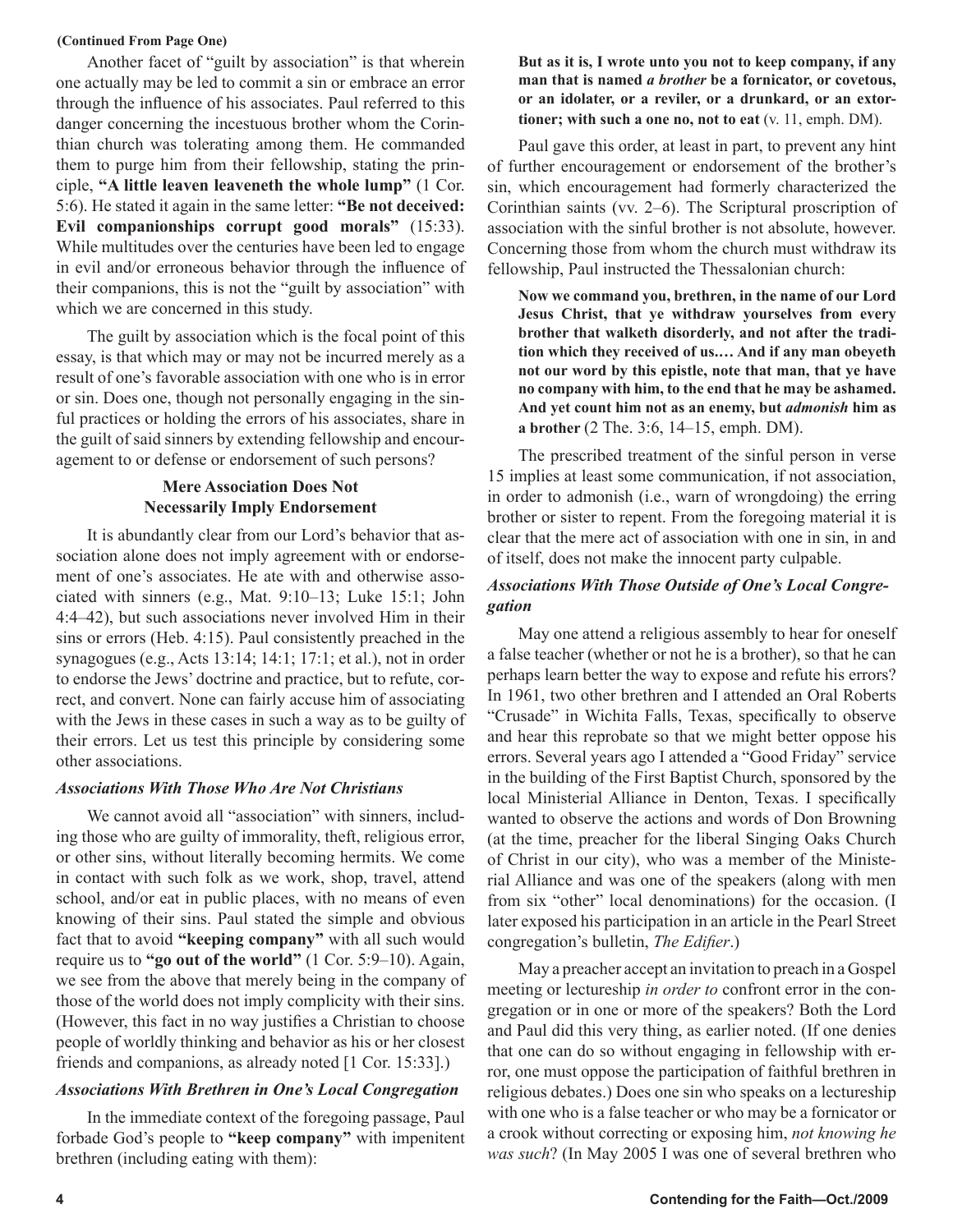spoke on the Gulf Coast Lectures in Portland, Texas, with brother Joseph Meador. It was subsequently revealed that he was *at that time* engaged in an adulterous relationship with another man's wife). Although there was "association" with those in sin or error in each of the aforementioned cases, there certainly was no participation in them.

#### **The Scriptural Principle of "Guilt by Association"**

While we may engage in associations with those in error and sin without becoming culpable with them (as demonstrated above), the Bible nonetheless emphatically sets forth the principle of "guilt by association" in certain circumstances. By this I mean that one may become guilty of the sin or error of his associates, even without personally teaching or practicing them. As we shall see, the determining factor is one's association with and approving behavior toward those in sin or error, *fully conscious of their errors*. Don Browning, mentioned above, well illustrates this circumstance. He consciously, knowingly participated with denominational heretics in such a way as to endorse and encourage them. He reinforced their contentment in their doctrinal and practical errors. *He thereby became a partaker* in their errors and sins. One becomes culpable in such cases because he is an accessory, accomplice, collaborator, and abettor to the one in error and to his sin or error. Criminal law has long acknowledged this principle because it is both logical and just to do so. On this basis the driver of the getaway car is as guilty of a crime as is his partner who robs the bank and shoots a teller in the process.

#### **SOME APPLICABLE PASSAGES OF SCRIPTURES**

#### *Numbers 16:26*

Numbers 16 records the insurrection Korah, Dathan, and Abiram led against the authority of Moses, God's authorized spokesman and lawgiver. In response to their challenge, Moses warned those still associated with them: **"Depart, I pray you, from the tents of these wicked men, and touch nothing of theirs, lest ye be consumed in all their sins"** (v. 26). Those who continued their association with these rebels would be subject to the judgments against them because such association implied concurrence in their rebellion. Even if some of the associates of these insurrectionists had not personally cried out against Moses, it is clear that to remain amicably associated with them would make them partakers in the guilt and consequent punishment of the rebels.

#### *Ephesians 5:6–11*

In Ephesians 5:6, Paul wrote of the **"sons of disobedience"** upon whom God's wrath would be administered. He then warned: **"Be not ye therefore partakers with them"** (v. 7). He further warned: **"And have no fellowship with the unfruitful works of darkness, but rather even reprove them"** (v. 11). To have fellowship with such persons would cause those so doing to partake of their guilt and the judgment against their sins. Such association would result in their guilt by association on two counts: (1) Fellowship with (i.e., partaking in) their errors and (2) failure to rebuke the one in error.

#### *2 John 9–11*

John declared the reality of guilt by association explicitly:

**Whosoever goeth onward and abideth not in the teaching of Christ, hath not God: he that abideth in the teaching, the same hath both the Father and the Son. If any one cometh unto you, and bringeth not this teaching, receive him not into your house, and give him no greeting: for he that giveth him greeting partaketh in his evil works.**

In recent years, liberals in the church, clamoring to embrace advocates of almost every stripe of error in their fellowship, have conveniently redefined the teaching of Christ to mean the teaching *about* Christ (i.e., His Deity). However, respect for both the immediate and remote contexts of this passage demand its reference to the doctrine Christ taught, both personally and through others whom He inspired/authorized to teach His Word—the entire corpus of New Testament doctrine.

Giveth him greeting (biddeth him God speed, KJV) is from a word that means to rejoice with or wish one well. Thus one who encourages the teacher of doctrines contrary to **"the faith which was once for all delivered unto the saints"** (Jude 3), becomes culpable for the errors of that teacher. An association/relationship that encourages or implies endorsement of a heretic renders one complicit in heresy. If no other passage relative to this subject could be found, this one is quite sufficient to make the case. The honest exegete cannot escape the conclusion that one who *willingly, knowingly, consciously* associates with individuals, congregations, or institutions so as, implicitly or explicitly, to encourage, endorse, or otherwise bid them Godspeed, is guilty of the error himself by said amicable association.

#### **SOME PRACTICAL APPLICATIONS OF THIS PRINCIPLE**

#### *Congregational Situations*

• A family moves to a new location in a job change. They find a congregation that outwardly seems to be faithful and place membership. After a few months, they discover that it provides financial support for Dave Miller, whom they know to be a false teacher. Yet this family says nothing to the elders about their concerns, presents no evidence of his errors to them, and continues to contribute money, time, and efforts to the congregation. *This family is guilty by association.*

• A congregation Scripturally withdraws from a brother for divisive behavior, but two members refuse to honor the withdrawal, continuing to associate with him so as to defend him and approve of his sin. *They are guilty by*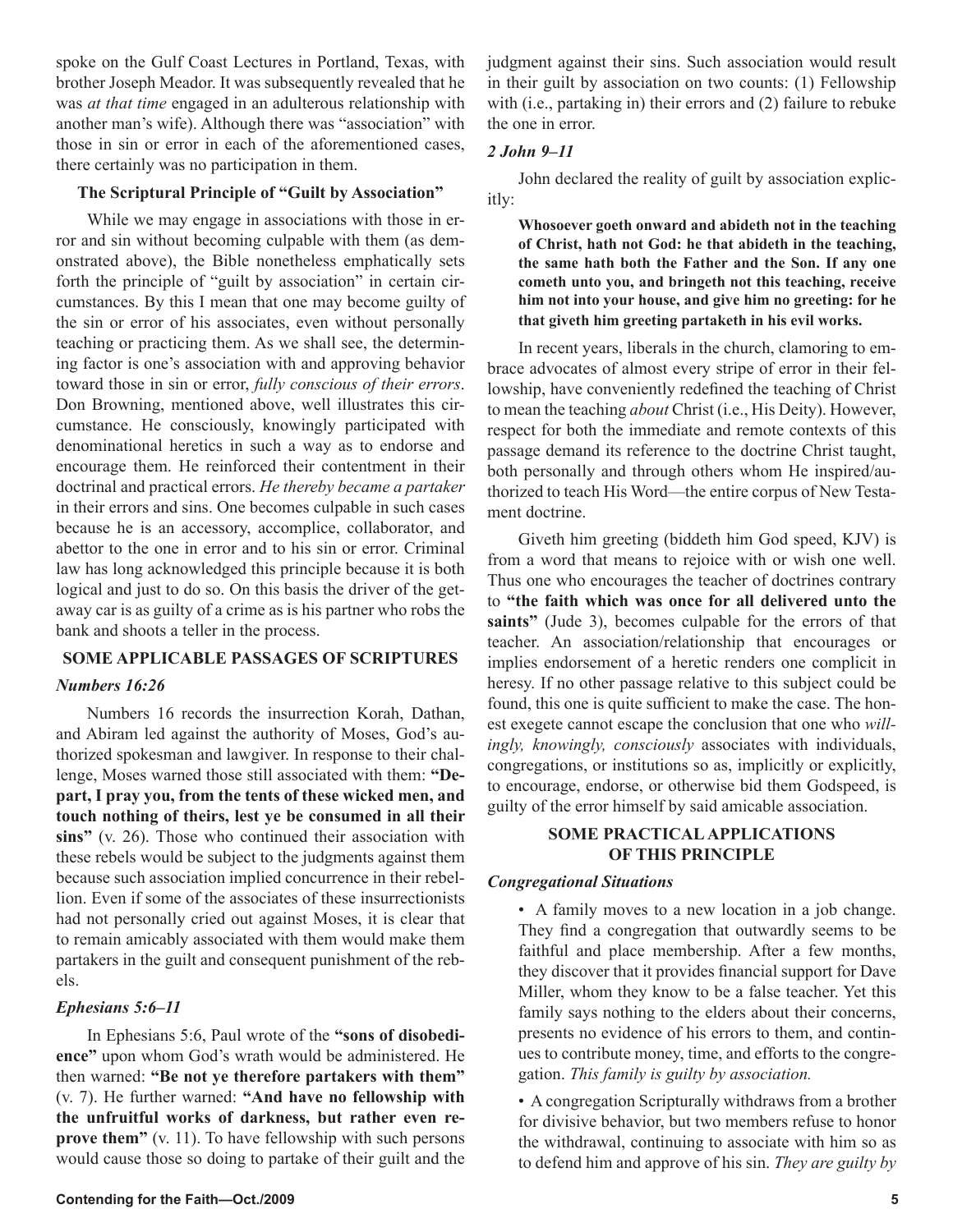*association with him, and if they will not repent, they likewise should be withdrawn from.*

• A brother receives an invitation to preach in a Gospel meeting where the preacher is a known impenitent fornicator/adulterer. The invited preacher does not hesitate to accept the invitation, making no attempt to restore the sinful brother either before he goes or while he is there. *The visiting preacher thereby becomes guilty by such association.*

• An employee of Apologetics Press is invited to deliver a series of lectures on apologetics and evidences in a congregation with which he is not familiar (although one could easily familiarize oneself with any congregation in advance). He learns upon arrival that the church is very liberal in doctrine and practice. He delivers his planned lessons without any discussion with the elders of their liberalism and without any other attempt to expose or correct the church's errors. *He is guilty by association.*

• A preacher is invited to preach in a Gospel meeting, and faithful brethren in the same city, learning about the meeting, warn him months in advance and provide dozens of pages of evidence of the church's digression. Said preacher ignores the warning and chooses not to read any of the documents faithful brethren sent him. He not only preaches in the meeting, but he publicly praises the elders and the preacher, bids them Godspeed, and accepts their accusations against the faithful brethren who issued the warnings. *He makes himself guilty of the errors of the liberal church by his encouragement of their errors.* 

## *Brotherhood Situations*

• Abilene Christian University invites a preacher generally known for his soundness in the faith to speak on its annual lectureship on some non-doctrinal subject. Faithful brethren beg him not to lend his influence to the school's apostasy and point out that the school is exploiting him as a "token conservative." Faithful brethren also point out that some unthinking brethren will interpret his participation as endorsement of the school. He insists on accepting the invitation on the premise that he "can preach the Gospel anywhere." He speaks on the subject assigned and does not expose any of the heresies of the faculty and administration. *He is guilty by association in his implied endorsement of those involved in grievous error.*

• A brother is invited to speak on the Lake Tahoe Family Encampment. Knowledgeable brethren warn him that the program is stacked with liberals and that its director has long been involved in liberalism. The brother ignores the warnings, accepts the invitation, and speaks the Truth on his assigned topic, but he says not a word about the pervasive liberalism. In fact, he accepts an invitation to return the next year. *He is guilty by such association.*

• A brother is invited to speak on the Spiritual Sword Lectures, the Truth in Love Lectures, and the Polishing the Pulpit program, knowing that a well-documented impenitent false teacher and encourager of liberals will also be speaking, and he accepts the invitation in spite of these facts. He preaches the Truth on his topic, shakes hands with and cordially greets the erring brother, sits down and eats with him, and never raises an objection to his errors, publicly or privately. *Said speaker makes himself guilty by this kind of association.*

• The director of a school of preaching receives an invitation to speak on the Annual Schertz Lectures, Schertz, Texas, knowing that the local preacher has publicly taught gross error on marriage, divorce, and remarriage and that the Schertz congregation has been marked by faithful brethren for continuing to support its preacher. Said director attends, delivers his speech, never raises any question about the preacher's error, but instead publicly praises and bids Godspeed to the errant Schertz preacher. *Based on 2 John 10–11, the director participates in the guilt of the preacher.*

• A brother has in years past publicly opposed the elder reaffirmation/reconfirmation program as advocated and practiced by brother Dave Miller. With brother Miller's appointment as Executive Director of Apologetics Press (AP), this brother, a dedicated supporter of AP, faces a dilemma. Determined to continue said support, he first suggests that he is supporting only AP, not its head or any errors of which he may be guilty. However, he soon realizes the folly of this excuse. He knows if he continues to oppose Miller's errors he cannot support the institution of which he is the head. Likewise, he understands that if he continues to support AP he must cease his opposition to its director. He resolves his dilemma by continuing to support AP, by beginning to defend and endorse Miller, and by claiming to continue to oppose elder reaffirmation/reconfirmation "as the liberals practice it." *He has become implicitly guilty of brother Miller's errors, not to mention of flagrant hypocrisy, by such behavior.*

• A brother is invited to preach in a Gospel meeting at the Phillips Street congregation in Dyersburg, Tennessee, home of Online Academy of Bible Studies (OABS). He accepts, knowing that OABS abruptly broke its contract with the Spring, Texas, congregation to broadcast all of its 2006 lectureship (including its Open Forum) via the Internet. The contract was breached because the director of OABS apparently feared the lectureship would expose the errors of certain brethren who teach in OABS and/or some reputed to be "somewhat"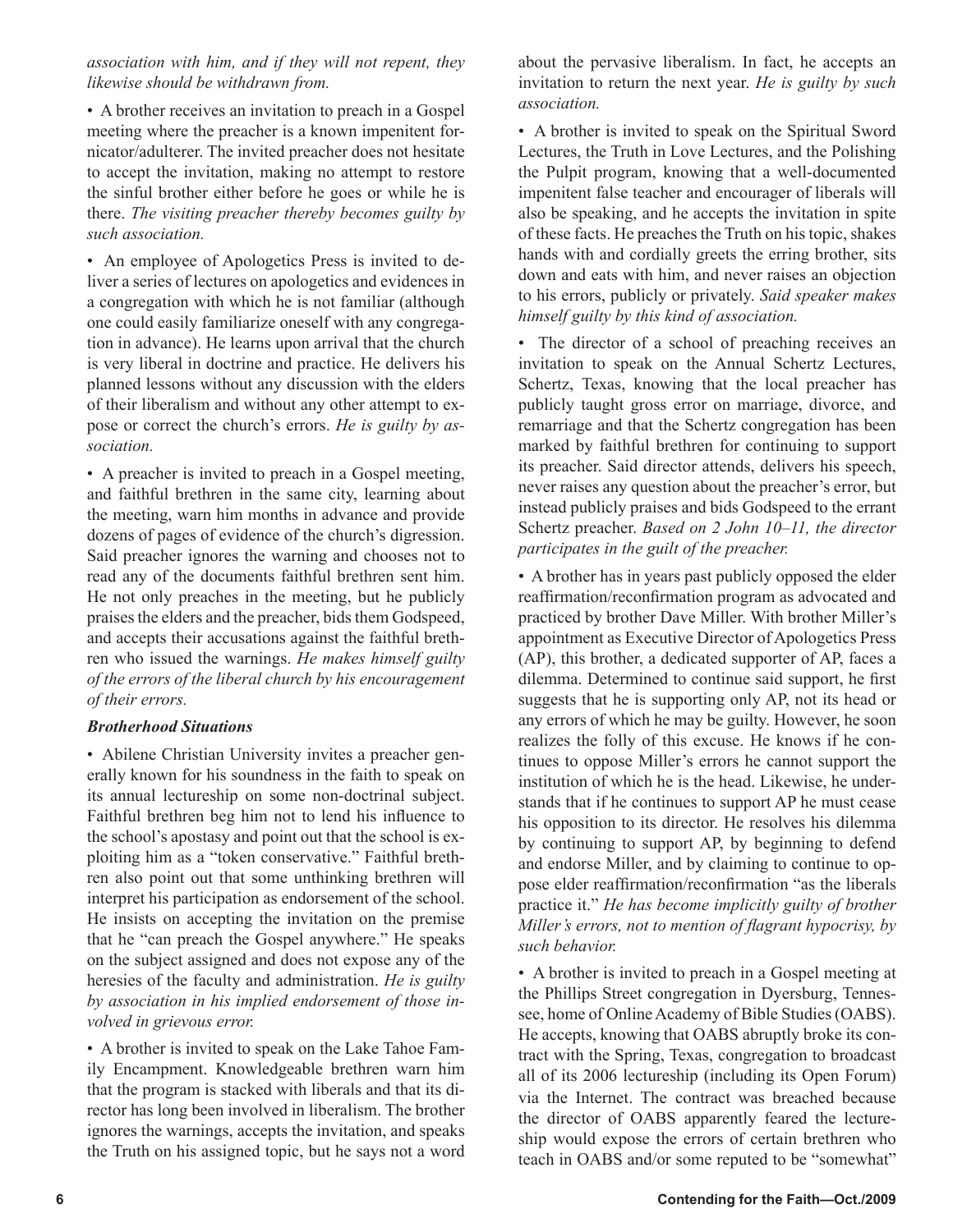(Gal. 2:6). The invited preacher also knew that OABS unhesitatingly fulfilled its contract to broadcast the entire Memphis School of Preaching (MSOP) Lectureship (including its Open Forum) only a few weeks after the Spring Lectureship. He further knew that OABS continued to broadcast the morning worship periods of the Forest Hill congregation, home of MSOP. He preached in the meeting at Dyersburg, thereby giving his endorsement to OABS's squelching of the truth about grave brotherhood fellowship issues and its continued encouragement of those who were/are violating God's law concerning fellowship. *Said preacher was guilty by such association, according to 2 John 10–11.*

• A preacher conducts a TV program, and brethren who operate the Gospel Broadcasting Network (GBN) invite him to air his program on their network. This preacher has rightly been opposed to the elder reaffirmation/reconfirmation program and marriage error relating to "intent" as taught by brother Dave Miller. He knows that GBN fellowships, defends, and uses brother Miller in its programming. The preaching brother nevertheless joins with GBN and allows his program to become part of its broadcast schedule. *Regardless of his claims to the contrary and in spite of his disavowal of the Miller errors, he incurs guilt by such association.*

#### **Conclusion**

All of the above situations reflect actual and specific occurrences. Every one of them involves and demonstrates "guilt by association" as defined and described in 2 John 10– 11. We had an expression in central Texas where, in some of my childhood years, my family raised goats: "You can't run with the goats without smelling like them." This earthy expression is not far from the principle John enunciated.

Tragically, many, if not most, of these men who are blatantly involved in "guilt by association" are seasoned men who know better. They are men who for years preached and practiced the Truth found in such passages as Ephesians 5:6– 11 and 2 John 9–11. They would doubtless consistently and correctly apply these fellowship principles had Mac Deaver, Jeff Walling, or Rubel Shelly been appointed Executive Director of AP. However, by some means brother Dave Miller seems to have them and a host of others almost hypnotically in his thrall. A large number of brethren who know better refuse to call him to account for his errors, continuing to embrace him. In the minds of these brethren he *has done* no wrong, *is doing* no wrong, and perhaps, in their contorted view of matters, *can never* do any wrong. They bow before him almost as an idol and are quick to excoriate any who dare call attention to his errors and their encouragement of him.

So far as I know, these brethren who refuse to *practice*  what the Bible teaches concerning fellowship still *orally teach* the Truth on the subject. However, I remind them one and all that what we are teaching by our practice is far more powerful than the mere words we mouth. The adage is old, but true: "Actions speak louder than words." *Brethren who continue to teach the Truth orally concerning fellowship, but refuse to honor that teaching with their behavior, are, plainly put, hypocrites.*

For years liberals in the church have vociferously denied the existence of guilt by association. They have spoken of this Biblical principle with the utmost contempt, barely able to spit the words out, they so despised them. Will those who have set out on this latest "unity in diversity" gambit that has rallied around brother Dave Miller now join those liberals in denying the Biblical affirmation of guilt by association? Have they not already done so in deed, if not in word? According to 2 John 9–11, those who engage in this practice will be just as lost and Hell will be just as hot for them as if they had actually preached and/or practiced the errors of the purveyors of error they have endorsed and are endorsing.

> **—908 Imperial Drive Denton, TX 76209**

## GUILT BY ASSOCIATION

by Lester Kamp *Matters Of The Faith, EDITOR* 25 CENTS EACH OR \$20 PER 100, PLUS POSTAGE

> **ORDER FROM: LESTER KAMP** P. 0. BOX 440297 **AURORA, CO 80044**

## **FREE CD AVAILABLE**

*Contending for the Faith* is making available a CD-ROM free of charge. *Why is this CD important? ANSWER*: It contains an abundance of evidentiary information pertaining to Dave Miller's doctrine and practice concerning the re-evaluation/reaffirmation of elders, MDR, and other relevant and important materials and documents directly or indirectly relating to the Brown Trail Church of Christ, Apologetics Press, Gospel Broadcasting Network, MSOP, and more.

To receive your free CD contact us at *Contending for the Faith*, P. O. Box 2357, Spring, TX 77383-2357, or email us at dpbcftf@gmail.com.

**If you desire to have a part in the distribution of this important CD you may make your financial contributions to the Spring Church of Christ, P. O. Box 39, Spring, TX 77383.**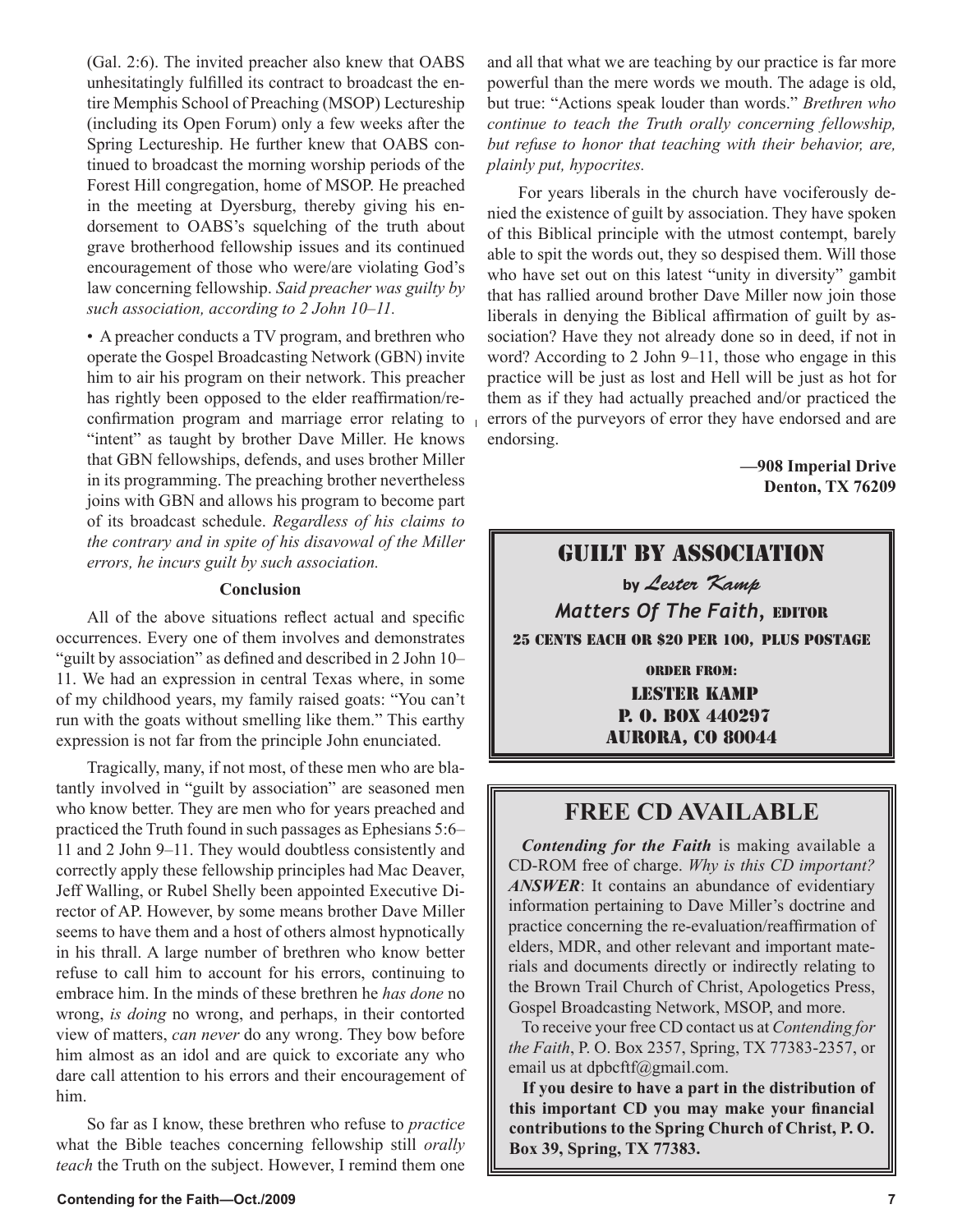#### **(Continued From Page 3 )**

steadfastness in the faith. Their silence will only compound the sore disappointment of many concerning their fellowship compromises since the summer of 2005, and will make the cloud over the congregation and the school even darker and larger than it has already developed. I suspect the Grider material has already provoked quite a stir among alumni who earnestly want FH and MSOP to be faithful to the Truth (as we all do). Is the Grider/ Young article what these "balanced" brethren mean by "balance?

To say the least, Grider's bulletin article caused no little stir among certain alumni of MSOP. And, at least some, if not all, of the MSOP faculty members were chagrined at Grider's sentiments. Of course, that does not include any of the MSOP faculty who took the position regarding Grider that they did toward Miller, saying, "They had no dog in this fight." After all, here was the new editor of *The "new" Gospel Journal* (hereafter *T"N"GJ),* Curtis Cates, director emeritus of MSOP, who had at the time recently stepped down as president of T"N"GJ Board to take the place of the former Co-Editors John Moore and none other than Barry Grider, with Moore a new *T"N"GJ* board member. Also, continuing to sit on said board is Tommy Hicks, who had only a few months' earlier edited out Young's material from his lectureship book, rebuking him for including it in his oral lecture anyway. Then, what to their wondering eyes did appear, but the edited out material from Tyler Young's Lubbock Lectureship book in, of all places, the FH bulletin, edited by bro. Barry Grider. To top it all off, Young's material was commended by Grider and followed by the old article, "I Drew My Circle Again"—the denominational anthem for fellowshipping everything from Tom cats to Bed Bugs. How that would have thrilled the late Carl Ketcherside and certainly warmed the cockles of Rubel Shelley's heart. That is what you call a Barry Grider "In Your Face" response. It certainly would be interesting to hear what the late MSOP director bro. Roy J. Hearn would have said about these shenanigans.

As 2009 progressed various protests continued to be directed toward Grider's high jinks. And, whether it was meant to be or not, it was an astute political move on the part of MSOP to blot out the 2009 MSOP Lectureship's Open Forum from the lecture schedule. Real open forums can be dangerous, as some US Congressman and Senators have learned in recent times. Yes, it is a dangerous thing to allow one's supporters the freedom to speak in such gatherings—especially the liberty to ask probing questions. Double-minded characters cannot afford to let their supporters have too much freedom lest their constituents learn about all the "ways and means" of the

inner circles of the "movers and shakers" of whatever organization is under scrutiny. As Moses said, "**Be sure your sins will find you out"** (Num. 32:23).

#### **MSOP, FH, et al., Owe Brother Grider An Apology**

Is it not a bit strange that for four years FH, MSOP et al., have gone into all sorts of mental contortions and out right contradictions of their previous teaching on the subject of fellowship to defend and protect the unrepentant Dave Miller? But, when it came to brother Grider's troubles no such effort on their part was made on his behalf? Grider was standing with MSOP, et al., defending Miller and smiting such Philistines as your editor because of our opposition to fellowshipping an unrepentant false teacher. MSOP, Grider and friends had "gotten used to it," but we had not. Moreover, some of us are not going to "get used" to such unscriptural conduct in Miller, Grider or anyone else.

But, how is it that Grider's sins are any more heinous than those Miller committed and refuses to repent of? The answer to the preceding question is this—*Grider's sins are no worse than Miller's*. And, if certain brethren can seek to justify Miller in his errors (as they have been doing for four years), why did not Grider deserve the same treatment from those who have defended Miller? Where were Grider's friends when he needed them? Why is MSOP alumnus Larry Powers NOT crying out loud and long "Inconsistent," "Inconsistent" concerning the treatment Grider received when contrasted with the treatment that Grider and friends extended to bro. Dave Miller?

Miller did not bear the same relationship to FH and MSOP that Grider did. In moving to Apologetics Press in Montgomery, AL, Miller moved into a circle of fellowship with a host of brethren who were also supporters and friends of MSOP, GBN, et al. Thus, it was more profitable for MSOP, from their perspective, to support Dave Miller than to alienate many who supported AP and Miller—brethren who were also their own personal friends and big supporters. They could defend and "fellowship" Miller at a distance, but not so with Barry Grider. Brother Grider was a product of MSOP. He was a part of the inner workings of the FH, MSOP arrangement. Bro. Grider had to resign.

Many MSOP alumni salved their consciences to the point of ignoring Millers's sins as they turned a blind eye to the unscriptural efforts of Cates, Elkins, Grider, and friends in their weak and insipid defense of why they extended their fellowship to the unrepentant Miller. But they could not abide Grider's getting used to what Young said, much less telling them in no uncertain terms to get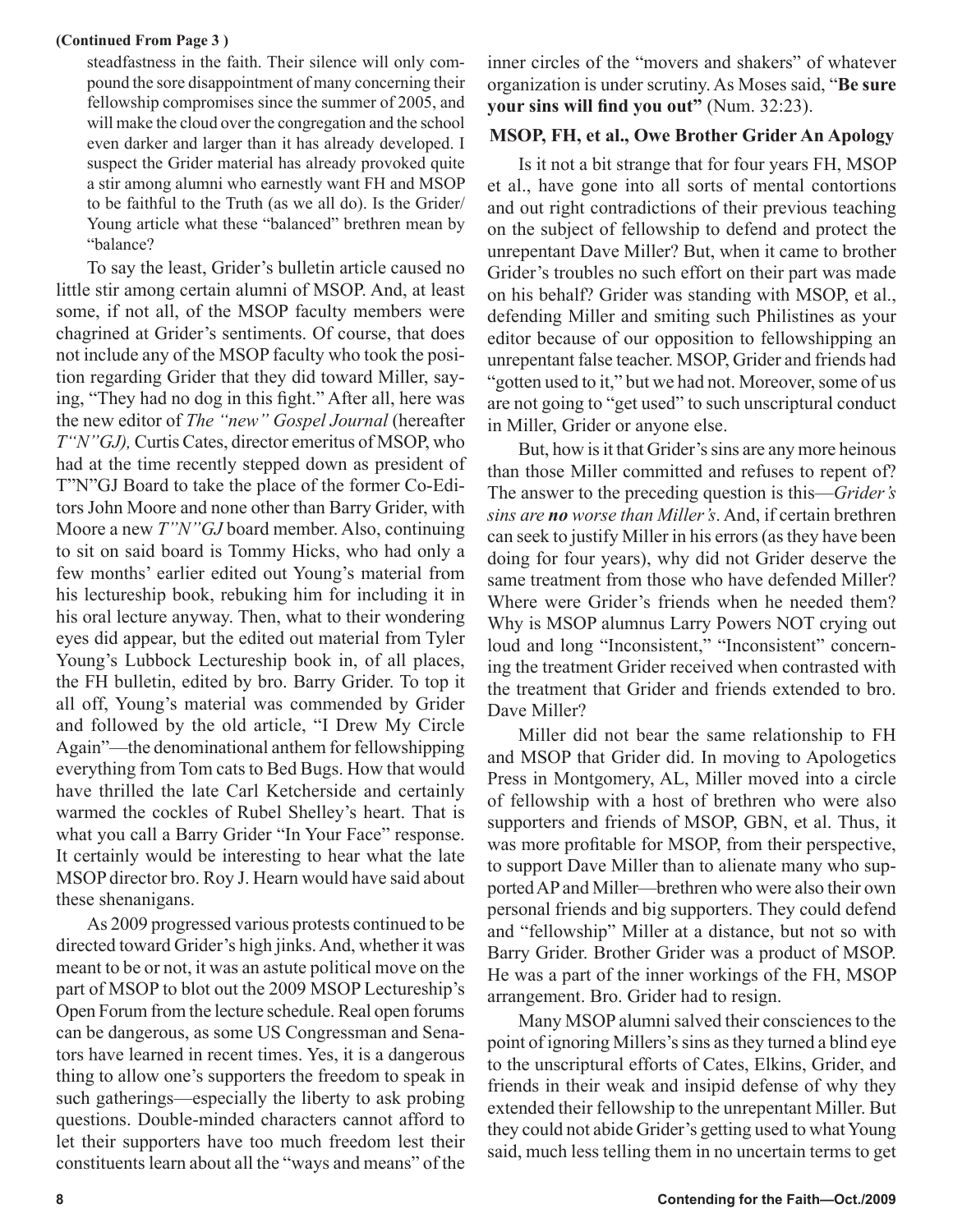used to it. And what were they to get use to? *Grider's ever growing circle of fellowship.*

 Poor bro. Grider, all he was attempting to do in his defense of Tyler Young and in his fellowship circle article was consistently and logically make the same kind of defense for Young as he and others had provided for Dave Miller. How much more naïve could Grider be? He did not realize that some of his own friends did not dare to consistently apply the same standard to him that they applied to bro. Miller? Thus, as it happened to the Nazis on D-Day, bro. Grider "was caught with his panzer circles down."

The truth of the matter is this: In view of what Grider intended to accomplish as the preacher at FH, he was premature in expressing his views and, of all things, declaring them in the place that he did. In fact, Grider's and Young's articles confirmed what many of us have been saying and writing since about July 20, 2005—*that many of these fellows who are defending the unrepentant Miller, Crowley et al., are extending their fellowship to more and more brethren who are caught up to one degree on another in some sort of error*. More and more of this kind of unscriptural fellowship will, in time, reveal itself. Obviously Grider was ready to openly declare himself or he would not have printed what he did in the Feb. 10, 2009 FH bulletin, the collective message of which was, "If you think we are fellowshiping folks of which you disapprove of now, just see who we extend our fellowship to in the future." And, what did brother Grider pontificate to everyone regarding such big circle fellowship— "Get used to it." And, guess what? Grider was right. Certain ones in FH, MSOP, et al., are all employing Grider's big fellowship circle and they are making it larger with each passing day.

When one elder must hold his fellow elders' feet to the proverbial fire in order to dislodge a teacher of error from the pulpit, one knows that a sad day has come for that church. This is the case because: (1) all of the elders of a church should have acted without such pressure and (2) the erring preacher scripturally disciplined and not allowed to resign as if the matter was a disagreement such as Paul and Barnabas had over John Mark.

 No one should be surprised when such a fellow is found "sitting in the gates," building on the support he already has, and patiently waiting until the necessary funerals take place. Then Absalom will take the kingdom. **"Having eyes, see ye not? and having ears, hear ye not? and do ye not remember?"** (Mk.8:18)

**—David P. Brown, Editor**

**やみややややかややかやかいかんかやかややかやかなかなかなかなかやかややややかかや** 

## **A Sordid Biblical Picture Of Modern America**

## **R. L. Whiteside**

**"For this cause God gave them up unto vile passions: for their women changed the natural use into that which is against nature: and likewise also the men, leaving the natural use of the woman, burned in their lust one toward another, men with men working unseemliness, and receiving in themselves that recompense of their error which was due."** (Rom. 1:26-27).

Paul is not indulging in a lot of fanciful speculations nor presenting baseless theories. He is showing how the heathen nations had reached the lowest degree of moral degradation. When people cease to respect God, they will not long respect their own bodies. They give themselves up to passions of dishonor. Their women become abusers of their own bodies. The men indulged in the debasing practice of sodomy.

We are told that this was a common practice among the prominent men of Greece, and also the Romans. When the greatest men of a nation descend to the lowest conceivable

form of immorality, it shows how powerless education and philosophy are to save men from the deepest depths of moral pollution.  $\infty$ 

[Bro. Whiteside was a great force for God's Truth during the first half of the  $20<sup>th</sup>$  Century. One hundred years ago he was preaching for the College Church in Abilene, the only one there at the time. He had moved there to teach the Bible in the old ACC. After a brief interval he became it's president and began what came to be the annual ACC Lectureship. Unlike today, the struggling fledgling school was composed of brethren who loved the Word of God and sought the Old Paths. Bro. Whitesde passed away in 1951. *What would he think of America and the Lord's church today?* **—Editor**]

HELP CFTF GROW! —Sign up at least five new subscribers in 2009 Send subscriptions to: P.O. Box 2357–Spring, Texas 77383–2357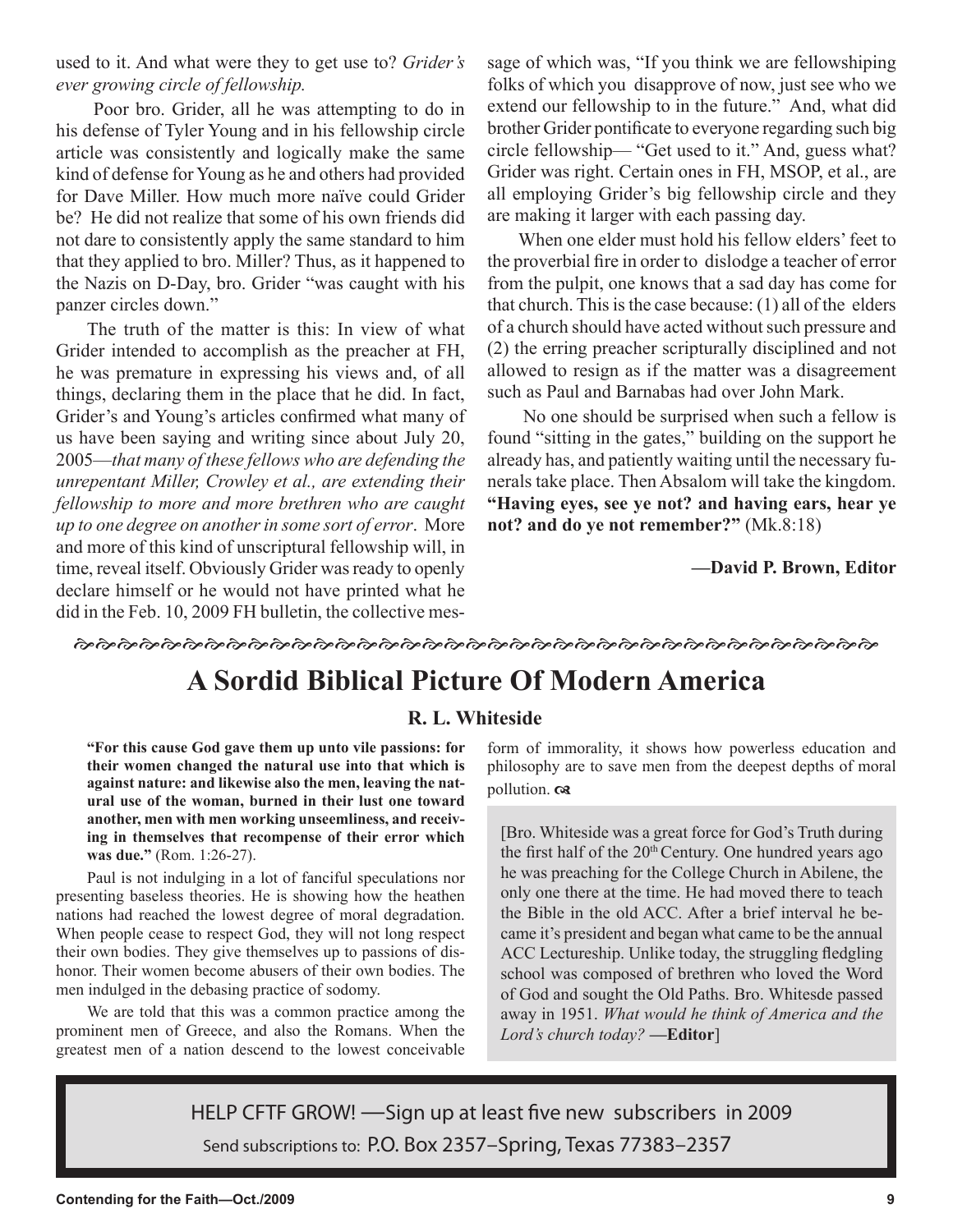## **"In Mt. 19, Where Does It Say They Are Not Divorced? It Says They Committed Adultery, But I Cannot Find Where It Says They Were Not Divorced."**

### **Kevin Cauley**

The questioner is referring to Mt. 19:9. Jesus is stating what His law is regarding marriage and divorce. Jesus says, **"And I say unto you, whosoever shall put away his wife, except it be for fornication, and shall marry another, committeth adultery: and whoso marrieth her which is put away doth commit adultery."** The questioner is also referring to a statement that I made in my sermon several weeks ago. In explaining what this verse means, I stated in the sermon that the one who puts away his or her spouse and remarries for reasons other than fornication commits adultery. What this means is that they are not really divorced—they are still married to their first husband or wife as far as God is concerned. The questioner asks, "Where does it say they are not divorced?" The answer is found in Mt. 19:6, **"What therefore God hath joined together, let not man put asunder."** This verse says that they are not divorced. One can certainly pretend that he or she is divorced and even get a legal statement from our government in that regard but Mt. 19:6 states that that is not the case. When God joins a couple in marriage, the two are joined by God and no man has the authority to separate them. Thus, Jesus says that those who "divorce" (i.e. who seek an earthly dissolution to their marriage, not a heavenly one) and "remarry" (i.e. seek an earthly bond to their marriage, not a heavenly one) are actually committing adultery. The implication of the word adultery in this context is that they are NOT divorced as far as God is concerned, and that they are NOT married as far as God is concerned—they are living in a state of sinfulness that God calls adultery. As far as God is concerned, they are still joined to their original spouses because man has no authority to put asunder what God has joined together. So the answer to the question is that when you look at Mt. 19:6 in conjunction with Mt. 19:9, the scriptures clearly teach that the couple that commits adultery (i.e. the ones who have "divorced" and "remarried" without God's authority) are not really divorced at all.

In relation to this we also note Heb. 13:4, **"Marriage is honourable in all, and the bed undefiled: but whoremongers and adulterers God will judge."** Notice that in contrast to marriage, there is what is called adultery. This verse thus defines adultery as something that occurs outside of a marriage blessed by God. So according to this verse, it is impossible for those who commit adultery with each other to be scripturally married to each other—the definition just does not allow for that. Applying this definition to adultery in Mt. 19:9 just further corroborates the point. Those who commit adultery in this passage are not divorced and married as far as God is concerned—they are in the relationship that God calls adultery (http://preachersfiles.com/in-matthew-19-where-does-it-saythey-are-not-divorced/).

> **—8900 Manchaca Rd. Austin, TX 78748**

## **When Civil Law Conflicts With God's Law Does Civil Law Nullify God's Law, Thereby Becoming The Law To Which Men Are Amenable To God?**

In his article bro. Cauley quoted Jesus, saying, **"What therefore God hath joined together, let not man put asunder"** (Mt. 19:6). He interpreted that sentence correctly and properly applied it to a case wherein one person had put away its spouse, but the spouse who was put away had not committed fornication. Cauley then rightly pointed out:

As far as God is concerned, they are still joined to their original spouses because man has no authority to put asunder what God has joined together.

I do not know what all bro. Cauley thinks is implied by what he taught except as he tells us in his article. *But as long as a God-joined-Mt. 19:6-marriage exists, it is subject to, as the need arises, the application of Mt. 19:9.* Thus, *only* when a "guilty-of-fornication-spouse" is put away for said fornication by the spouse who is innocent of fornication will God dissolve said marriage. Then, the "innocent-of-fornication-spouse" is scripturally authorized to contract another "Mt. 19:6-God-joined-marriage." *Human will manifested in civil court decisions, human legislation and/or degrees of monarchs do not make nor dissolve marriages.* Only God makes and dissolves marriages. Man can *attempt* to do either one contrary to God's revealed Will, but he cannot do it.

Cauley is one of the instructors in the SWSBS and his father is one of the SW church's elders. Over the years different errors on MDR were taught by, at least, the now apostate Joseph Meador and Stan Crowley, preacher for the Shertz Church, Shertz, TX. Knowing that Crowley espoused error on MDR and was instrumental in dividing the Buda/Kyle congregation over his errors on the same, the SW elders allowed him to graduate from SWSBS anyway. To this day the SW church has not obeyed God in marking those who came out from them teaching error on MDR.

While working with the SWSBS I wrote a series of articles on MDR. They appeared weekly in the SW Church bulletin. I did not hear any criticism from SW members concerning what I wrote. But, over the years various errors on MDR were taught in SWSBS by reason of which the way of Truth I taught and teach on certain aspects of MDR was evil spoken of. **Begining on p. 11 those 1992 bulletin articles are once again printed for your study.**

*—Editor*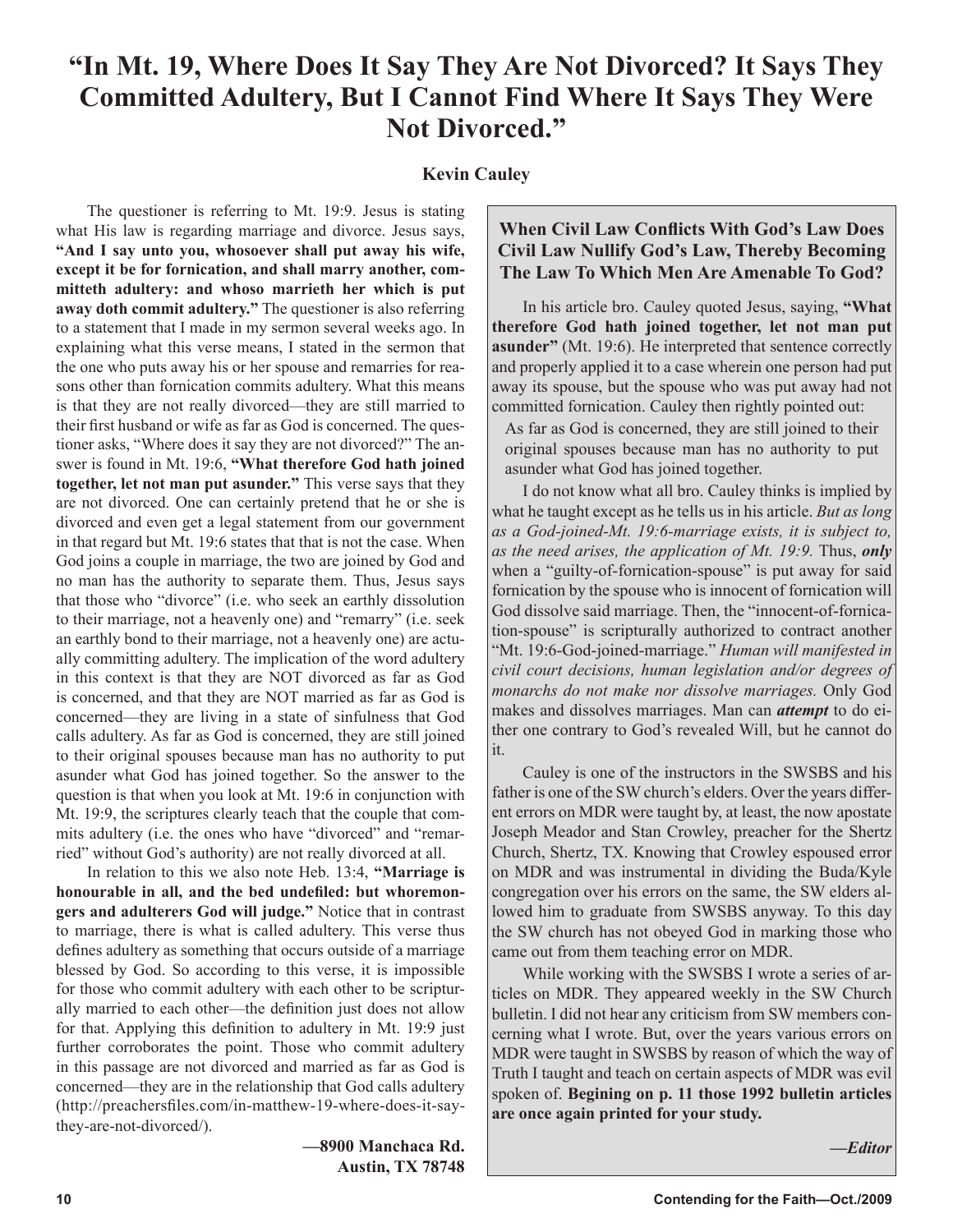# **DAVID P. BROWN'S 1992 SOUTHWEST CHURCH OF CHRIST'S BULLETIN ARTICLES ON MARRIAGE, DIVORCE AND REMARRIAGE**.

#### **"WHAT…GOD HATH JOINED TOGETHER" (Matt. 19:6)**

What kind of persons will God "join together" to be husband and wife?

- 1. A single person who has never been married.
- 2. A person whose spouse has died.

3. A person (innocent of fornication party) who has **"put away"** (divorced) his/her spouse because said spouse was guilty of fornication (Matt. 5:32; 19:9).

God will **"join together"** anyone who is described by the above three categories with any other who is also described by the above three categories as long as it is male "**joined**" or married to female. This is what is meant by scripturally qualified persons (Matt. 19:4-9).

When a scripturally eligible man and woman desire to have an **"honorable"** and **"undefiled bed"** marriage (Heb. 13:4), they must be **"joined together"** or married by God. Such a marriage is until one or the other of them dies (Rom. 7:2). This is God's rule without His exception given in Matthew 19:9 (Mark 10:11, 12).

God **"joins together"** a scripturally eligible man and woman who desire marriage as husband and wife when they have met the requirements of the civil state or whatever proper manner or means the two have at their disposal to announce the beginning of their life together as husband and wife. God expects all men to abide by the "laws of the land" in everything wherein those laws do not violate His laws (Rom. 13; Acts 4:19, 20). Said laws vary from nation to nation and in the U.S. from state to state. In fact, what the state required of my wife and me in order to be married has now been changed. Whatever way is acceptable to society (as long as God's will is not broken) whereby a man and woman may declare their purposed resolve to be husband and wife, God, at that point, joins them together. Commonly in our nation, that point has been/is when the authorized official pronounces them husband and wife.

Where there has been no civil law regarding marriage, men have always had some way of acknowledging a marriage or the exact point when God "joined them together." God joins the eligible couple together at the aforementioned point before and not with their first sexual intercourse (Gen. 24:67; 29:21-23). Sexual intercourse is a privilege and responsibility within the marriage bond, not to bring the marriage into existence (1 Cor. 7:2-4).

[*The Southwesterner* is published ... by the Southwest church of Christ in Austin, Texas: for the week of September 27, 1992].

#### <u>ശശേശേശേശശേശ</u>

#### **"WHAT ... GOD HATH JOINED TOGETHER" (2)**

According to God's word, there are two situations in which a "God joined together" marriage is dissolved: (1) When either the husband or wife dies (Rom. 7:2). (2) When an innocent-of-fornication spouse **"puts away"** (divorces) his/her guilty-of-fornication spouse (Matt. 19:9) the widow/ widower and the innocent-of-fornication spouse are authorized by the scriptures to once again contract a "God joinedtogether" or an "undefiled-bed" marriage (Matt. 19:6, 9; Heb. 13:4).

There are scripturally authorized marriages and there are unscripturally authorized marriages. If marriages are not authorized by the scriptures, then who or what authorized them? The answer to our question is, some form of civil government. Does a civil government-authorized-marriage mean that upon such authorization God joins the two scripturally-ineligible parties as husband and wife (Matt. 19:6)? Absolutely not. If so, in a land where concubinage and polygamy are legal, such marriages would be acceptable to God. Is anyone prepared to affirm that civil government is the only standard of moral conduct in the world? Also, are we prepared to affirm that on the basis of who the state joins together as husband and wife, so does God?

Matthew 19:9 forbids an eligible person from marrying one who has been put away for fornication. Such is the significance of the latter part of the verse: **" ... and whoso marrieth her which is put away doth commit adultery."** Suppose that an eligible person "marries" a person who has been put away for fornication. Does God join the two together to form an "undefiled bed" marriage? Absolutely not. Such is nothing less that an adulterous union. What is the eligible party to do when he/she learns the error of his/ her "marriage"? Of course, the answer is to cease and desist in the adultery in which he/she has thus far involved himself/herself. Desirous of obeying God, the penitent, eligible-to-marry person ceases his/her adulterous "marriage."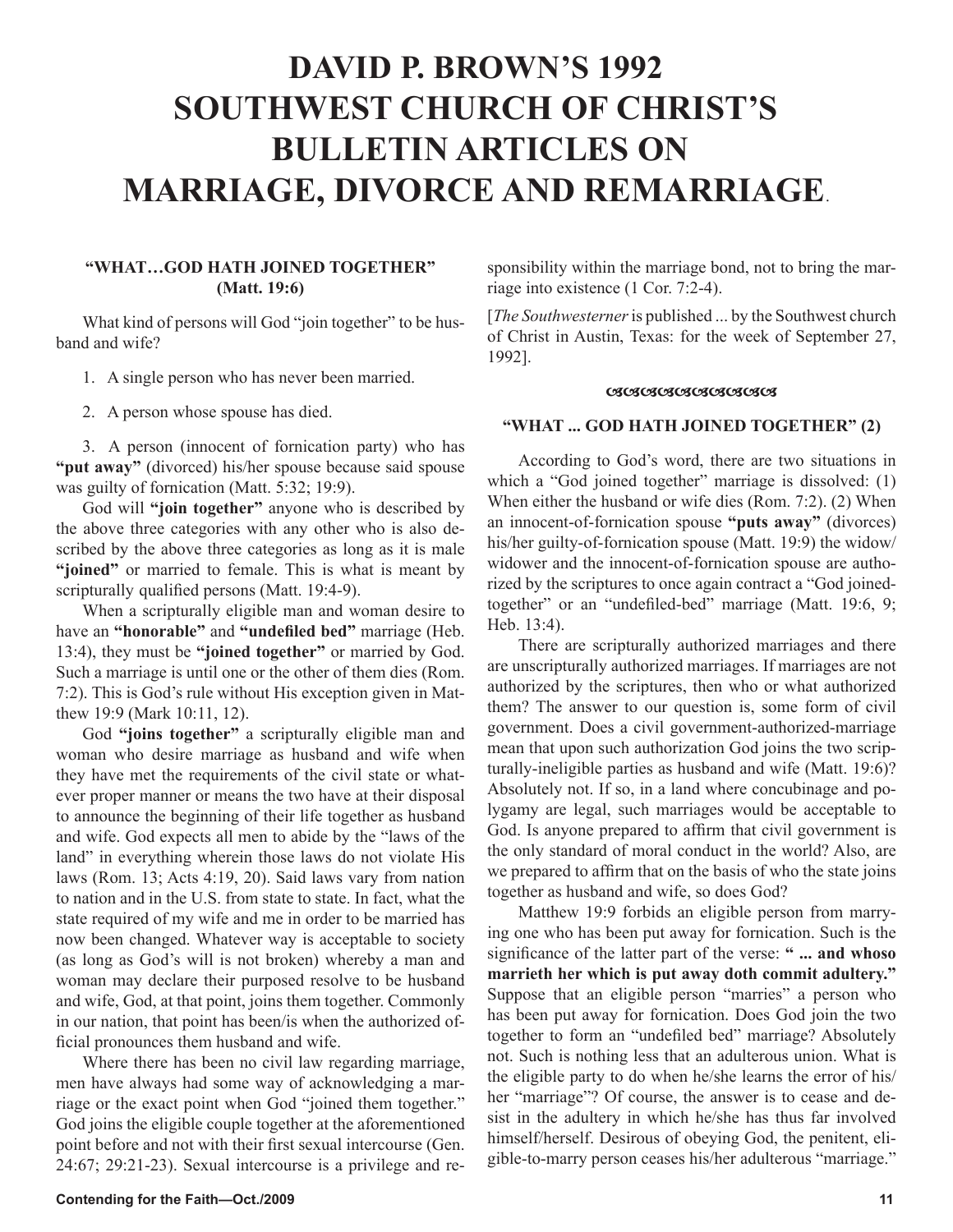The question for next week's article is, "Is such a person's scriptural eligibility to marry lost when he/she engaged in a civil government-ordained 'marriage' (civil government-approved adultery)?"

[*The Southwesterner*...for the week of October 4, 1992].

#### <u>ശശേശശേശശേശശേ</u>

#### **"WHAT ... GOD HATH JOINED TOGETHER" (3)**

In our last article we announced that in this third installment we would address whether or not an eligible person who entered into a civil government-ordained or approved adulterous union ("marriage"), learned the error of his/her way and ceased the sinful union ("marriage"), would retain his/her eligibility to contract a scriptural marriage. Later we shall address this matter, but for now let us examine another important and timely subject.

The October issue of the *Firm Foundation* carried an article by Elton Holden of San Pablo, CA, that revealed a bill in Congress that if it became law would place homosexuals under the protection of the 1964 Civil Rights Act. Thereby, homosexuals would be considered a minority group in the U.S., just as Asians, Blacks and Hispanics. Homosexuals, therefore, would have all of the same rights and privileges in the U.S. as the aforementioned three groups. Hence, to speak out against homosexuals would be against the law. The terrible implications of this heinous bill are tremendous and far-reaching.

When studying the Bible with a homosexual, you show that the Bible condemns homosexuality as immorality, you would be in violation of the law and discriminating against that person. If said bill becomes law, this would be the same as telling a Black person that he/she is in sin because he/ she is Black. Federal indictments could very well be brought against anyone or any institution (the church) that opposed homosexuality.

Although for some time there has been before the Texas legislature a bill to legalize homosexual "marriages," the aforementioned congressional legislation would make opposition to such "marriages" a federal crime. If homosexual "marriages" do become legal, they will not be anything more or less in the eyes of God than fornicating partnerships. God's people will deal with them accordingly. God will not make them marriages because man's immoral thinking decides to call them such.

The faithful child of God knows that man-made laws do not supersede, alter or make null and void God's law. Man is to obey the laws of the land only in so far as they are in harmony with God's law (Rom. 13:1-7; Acts 5:29). God does not alter his truth on morality or anything else to comply with the laws that are in opposition to his word. This covers his existence, the deity of Christ, the inspiration of the Bible, the plan of salvation, the church (organization, worship, work, and destiny), Christian living or marriage, divorce and remarriage. (More to come)

[*The Southwesterner*...for the week of October 11, 1992].

#### <u>ശശേശശേശശേശശ</u>

#### **"WHAT ... GOD HATH JOINED TOGETHER" (4)**

In last week's article we referred to a bill that is now before Congress that would place homosexuals under the protection of the 1964 Civil Rights Act. In the Senate that bill is S.B. 574. It is sponsored by Sen. Edward Kennedy. Its companion bill in the House is sponsored by Rep. Barney Frank, whose male lover ran a prostitution ring out of the congressman's residence. If the bill becomes law, it will give a man who marries another man the same rights as a husband and wife.

In last week's article we pointed out that "God will not make them marriages because man's immoral thinking decides to call them such." By this statement I mean that a scriptural marriage does not begin solely on the basis of civil law alone. Therefore, for man to think that he can legislate a marriage into being that is contrary to God's law on marriage, and yet have it subject to God's teaching concerning scriptural marriages, is palpably false. There are unscriptural marriages and there are scriptural marriages (Matt. 19:6-9). The unscriptural marriage cannot, by its very nature, be dealt with as the scriptural marriage any more than an unscriptural church can be dealt with as a scriptural church. What is the nature of an unscriptural marriage? Where both parties have never had a scriptural marriage, they are two persons engaged in a perpetual fornicating partnership. Where at least one of the parties has had a scriptural marriage, said relationship would be an

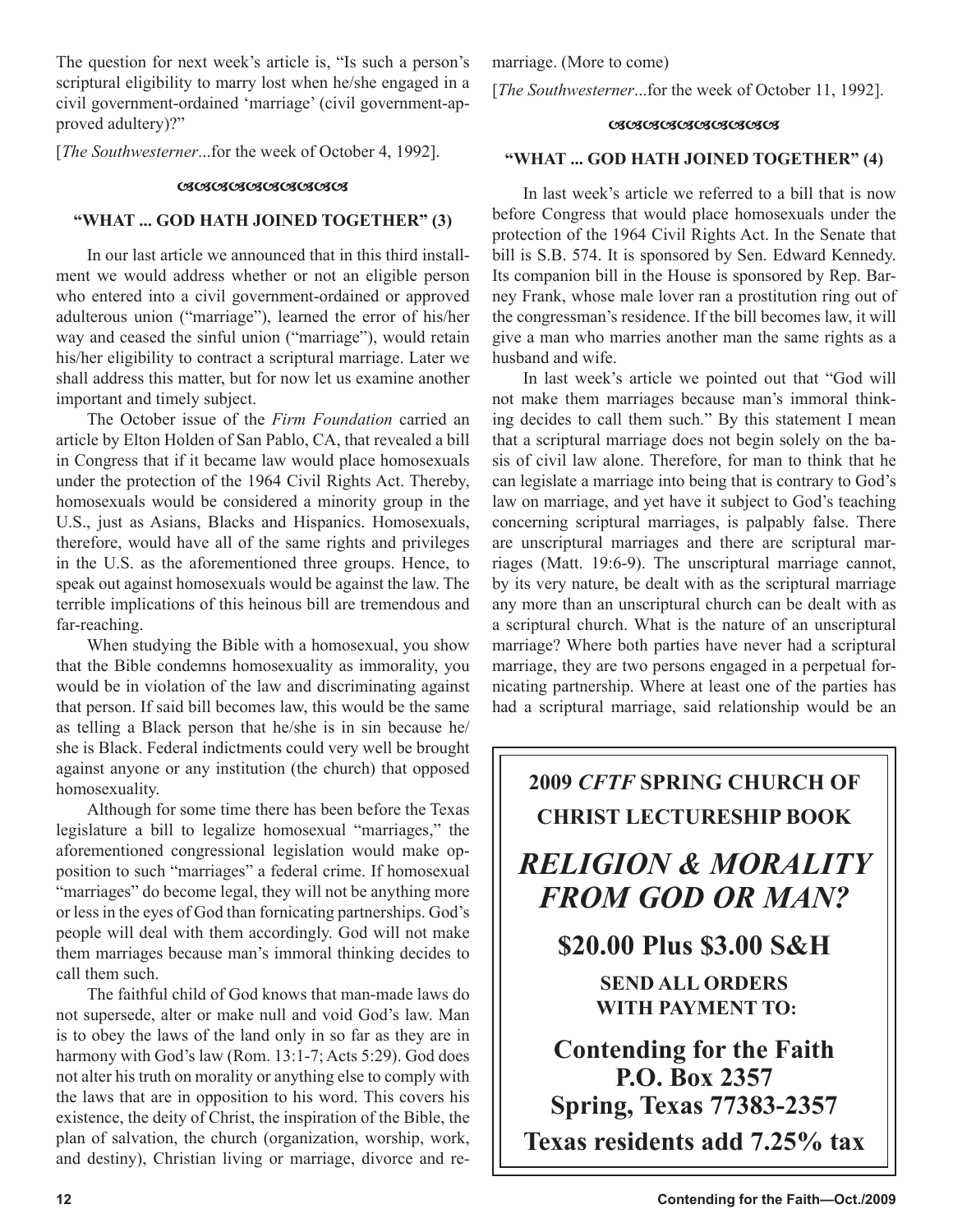adulterous union. In either case God has not joined together the parties. If God has not joined them together, then his laws pertaining to scriptural marriages do not apply. Where man's will is in contradiction to God's will, the will of man does not abrogate the will of God. It seems that some think that what man joins together God must alter his laws accordingly. However, the Bible still declares: **"We ought to obey God rather than men"** (Acts 5:29).

[*The Southwesterner...*for the week of October 18, 1992].

#### **GRAGGAGAGAGAGA**

#### **"WHAT ... GOD HATH JOINED TOGETHER" (5)**

As we continue our study of homosexual marriages, we want to emphasize a very important truth. Please consider the following statement: IF GOD JOINS TOGETHER ONLY THOSE PERSONS WHO ARE AUTHORIZED BY THE BIBLE TO BE MARRIED TO ONE ANOTHER; AND, IF HOMOSEXUALS ARE NOT PERSONS WHO ARE AU-THORIZED BY THE BIBLE TO BE MARRIED TO ONE ANOTHER; THEN GOD DOES NOT JOIN TOGETHER HOMOSEXUALS IN MARRIAGE. It is true that God joins together only those persons who are authorized by the Bible to be married to one another (Matt. 19:6; Col. 3:17). Hence, God does not join together homosexuals in marriage.

Someone may ask: Since men are free moral agents, does not God give them the freedom to contract a marriage (homosexual marriage) that is not authorized by the Bible? Yes, he does. Civil government (men using their moral freedom) may enact laws that legalize homosexual marriages, bestial marriages or anything else immoral and spiritually corrupted men might decide to call a marriage. BUT, CIV-IL LAW DOES NOT TAKE PRECEDENCE OVER THE MORAL PRECEPTS OF THE BIBLE. Hence, God's moral law ALWAYS takes precedence over civil law. Man cannot legislate God's laws out of existence! Thus, if God's moral precepts are to take precedence over the civil, and they are,

## **2009 SPRING CFTF LECTURES CD'S, DVDs, MP3, &VIDEO RECORDINGS ORDER FROM: Jim Green**

 **2711 Spring Meade Blvd. Columbia, TN 38401**

**PHONE**: (**931) 486–1364 www.jgreencoc-video-ministry.com e-mail: jgreencoc1986@yahoo.com**

then we must look to the moral precepts of the Bible (not civil law) in deciding who and when one may marry, divorce a companion for fornication and marry another. (More to come)

[*The Southwesterner*...for the week of October 25, 1992].

#### <u> ೧೫೦೫೦೫೦೫೦೫೦೫೦೫೦೫</u>

#### **"WHAT ... GOD HATH JOINED TOGETHER" (6)**

PROBLEM: The civil government has legalized homosexual marriages. Two men, A and B, who have never been in any kind of marriage, are joined together (married) by the civil government. They are taught the gospel. Both men (A and B) see their lost condition; believe in Christ; repent of their sins (thus, ceasing their sinful conduct); confess their faith in Christ; and are scripturally baptized. Because they are legally married (marriage license, etc.), they must obtain a legal divorce, through the proper court. This they do. QUESTION: ARE EITHER OF THE AFOREMENTIONED MEN SCRIPTURALLY AUTHORIZED TO CONTRACT A SCRIPTURAL MARRIAGE? YES, THE SCRIPTURES AUTHORIZE EITHER ONE TO CONTRACT A SCRIP-TURAL MARRIAGE. Why is such the case? BECAUSE if the law concerning divorce and remarriage as stated in Matthew 19:9 is a law which is from the beginning, then the law concerning divorce and remarriage as stated in Matthew 19:9 can only be applied to a marriage which in the first instance patterned itself after the marriage which was from the beginning.

[*The Southwesterner...*for the week of November 1, 1992].

#### **"WHAT GOD ... HATH JOINED TOGETHER" (7)**

All that is meant when we teach that God joins together an eligible man and woman to be husband and wife is that both parties have complied with God's moral principles pertaining to when He (God) considers a man and woman to be married. These moral laws were established by God **"at the beginning."**

**"At the beginning"** God **"made them male and female..."** Also **"at the beginning"** He had something to say as to why He made mankind **"male"** and **"female."** God said that because He made mankind male and female that **"a man"** shall **"leave father and mother"** and **"cleave to his wife."** Hence, **"they two"** (a male and female) **"shall be one flesh"** (a single unit in design, purpose and practice). Therefore, we conclude that a male and a female may live together as husband and wife only when they resolve to leave their parents and live together until death parts them (Rom. 7:2).

The Jews who introduced the whole discussion understood that they were dealing with one man and his wife (Matt. 19:3, 7). Jesus took them back to the explicit teaching of God **"at the beginning."** He emphasized its implications and applied Matthew 19:9 to the kind of marriage instituted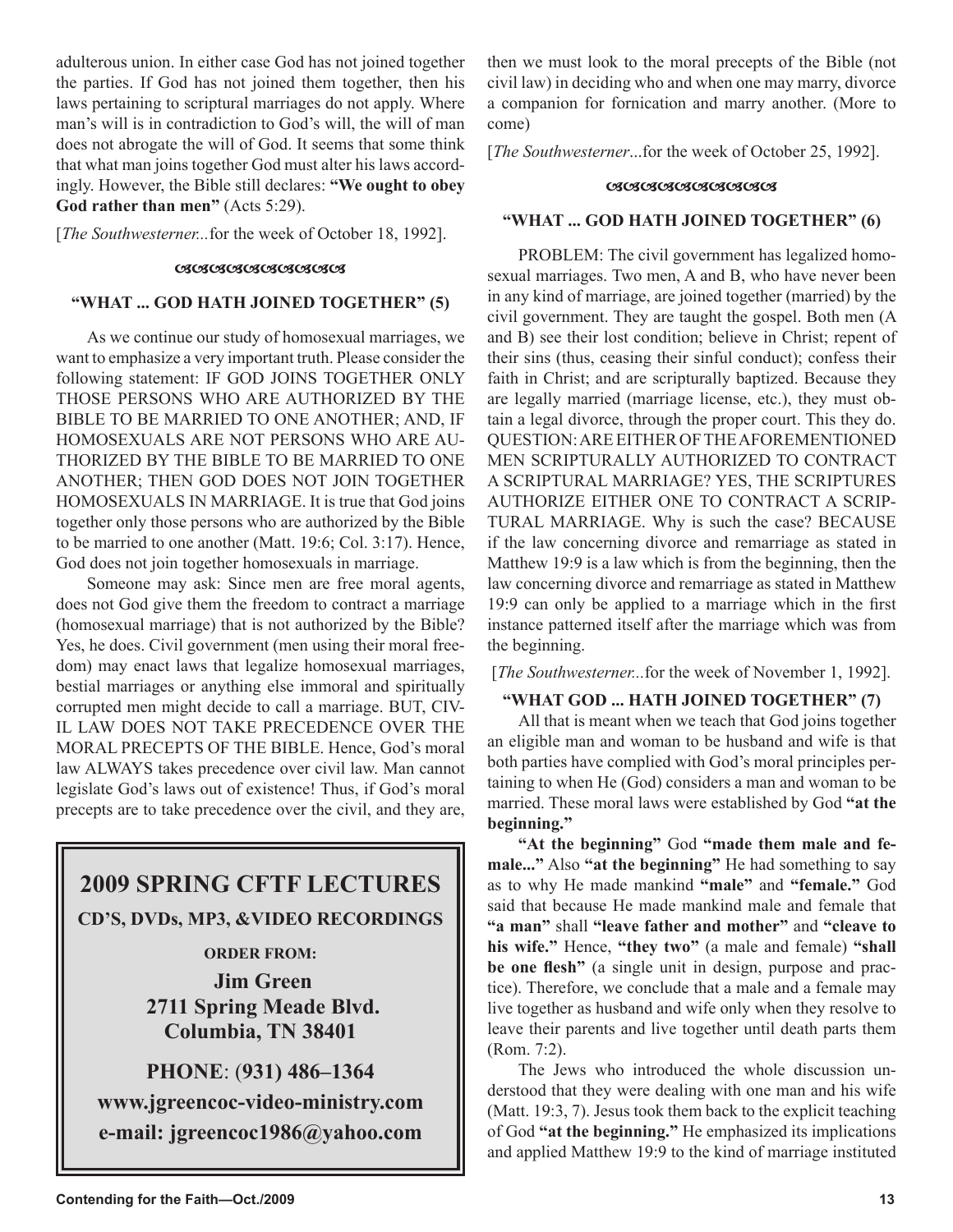#### by God **"at the beginning."**

There is nothing any more mysterious about God joining together an eligible man and woman to be husband and wife than the Lord adding to the church eligible persons (the saved, Acts 2:47). Notice the words, **"the Lord added** ..." and **"God hath joined."** Why is one grouping of words any more mysterious than the other? When persons comply with God's will pertaining to becoming a Christian, the Lord adds them to others who have done likewise. Over the years we have correctly taught that the forgiveness of one's sins takes place in the mind of God solely on the basis of a person's complying with God's will pertaining to the forgiveness of sin. Thus, in God's mind God adds those who are saved to others who have done likewise. Regarding marriage, God accepts as scripturally married only those persons who have complied with his authorized will. Our Lord made it clear in Matthew 19:4-6 that God established his law pertaining to marriage **"at the beginning."** Hence, just as God in His mind forgives persons' sins solely on the basis of their having met God's requirements for such, then when persons comply with God's will pertaining to marriage, in His mind, He considers them married. More to come.

*[The Southwesterner...*for the week of November 8, 1992].

#### **GGGGGGGGGGGGGG**

#### **"WHAT ... GOD HATH JOINED TOGETHER" (8)**

We are glad to offer the following material on our topic from the pen of brother Guy N. Woods. We deeply appreciate his allowing us to print it.--D.P.B.

In the *GOSPEL ADVOCATE*, this question was raised: "If a man divorced his wife without cause and married another, would the wife, being an innocent party, be free to marry if her former husband and not she obtained the divorce?" I answered "Yes." A brother wrote, "I disagree with your answer as Matthew 19:9 says, **'And I say unto you, Whosoever shall put away his wife, except for fornication, and shall marry another, committeth adultery: and be that marrieth her when she is put away committeth adultery.'** The above scripture teaches me that the person who marries the woman that was divorced even though she was innocent would commit adultery."

He has grossly misapprehended the teaching of our Lord in this passage. (1) He has ignored the exception which the Lord put into the verse. He strikes out the words, **"except for fornication,"** in order to deny what the Lord, by implication, affirmed. It should read, in his view, **"Whosoever shall put away his wife even in the case of fornication and marries another, commits adultery and he who marries her thus put away commits adultery."** (2) He disregards the grammar of the passage which makes the exception clause, except for fornication, modify the entire statement including the final clause, **"He that marrieth her when she is put away committeth adultery."** (3) He rules out any occasion when an innocent party may properly and scripturally remarry. He is, therefore, in grave error in the conclusion drawn.

To put the matter in proper perspective let us assume the following instance: Jane and John, both single, neither having been previously wedded, marry. John, of weak character, soon tires of Jane and abandons her though she is a good wife, and a faithful Christian woman. As soon as he can conveniently do so, he contracts another marriage. Not free to remarry, his relationship with the second woman, though legal, is adulterous. Jane, meantime, has remained free of marital relationship, and would have received John back at any time prior to the adulterous marriage into which he entered. Being a Christian woman, she does not recognize the state's legal grounds for divorce, willing only to accept the Lord's ground—fornication. By unscripturally contracting marriage with the second woman, John is now guilty of the act constituting the exception clause of Matthew 19. Jane meets Bill, a fine Christian man never before married. May she scripturally marry him? Of course she may. To deny to her this is presumptuously to pass judgment on the validity of the Lord's edict and take from her what the Lord granted. Jesus said, "Whosoever shall put away his wife, except for fornication, and shall marry another, committeth adultery and he that marrieth her when she is put away committeth adultery."

If the objection is raised that Jane did not divorce John but John (the guilty party) divorced Jane, it should be remembered that divorce is a civil, legal action having nothing whatsoever to do with determining the moral. and religious principles involved. It is the Lord's edict, not man's, that governs. 'But," it may further be objected, "Jane and John were not living together at the time when the fornication occurred. "Who said they had to be? To inject this condition into the exception clause is to speak where the Lord has not spoken, is to legislate for him! Suppose, for example, that Jane, while married to John, had suffered mental illness and required residence and treatment in a mental hospital for five years. During this interval John cohabited with another woman. Would Jane, because she was not living under the same roof as John, be denied the right to put him away "for fornication"? He who so affirms has abandoned reason, revelation, and good sense!

The implications of scripture touching marriage and divorce are crystal clear. The New Testament teaches that when one of the parties of the marriage bond becomes guilty of fornication the other (the innocent one, not the guilty) may scripturally put away the offending party and remarry. Luke 16: 18 does not countermand Matthew 19:9, it simply supplements it.

Woods, Guy N., *Questions and Answers*. Vol. II. Nashville: Gospel Advocate Co., 1986, pp. 45, 46. Used by permission.

[*The Southwesterner*...for the week of November 15,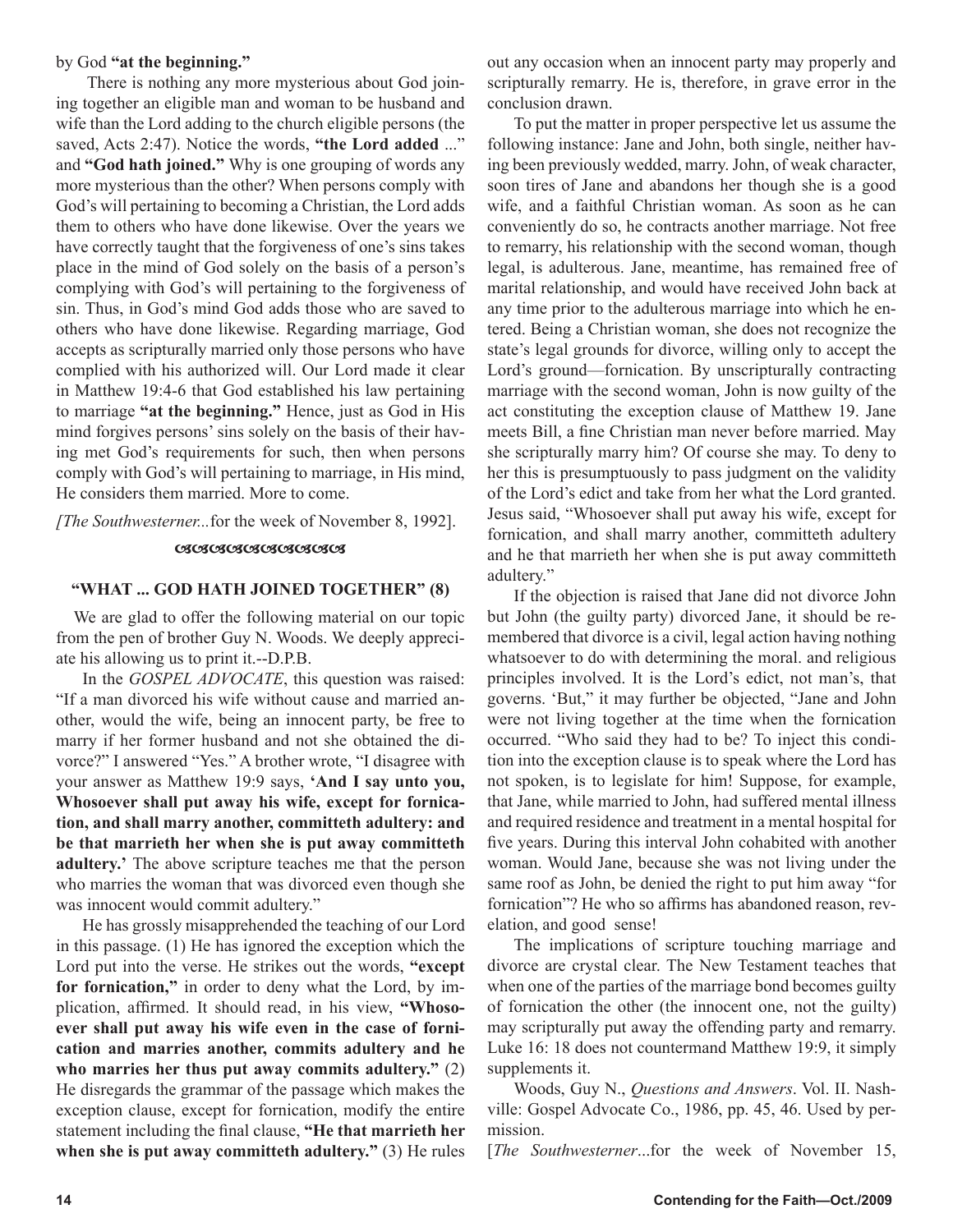1992].

#### <u>ശശേശശേശശേശശേ</u>

#### **"WHAT ... GOD HATH JOINED TOGETHER" (9)**

In our last bulletin we ran brother Guy N. Wood's material dealing with what some people call the "waiting game," but in reality is not. In this week's space we are glad to run an article by brother Robert R. Taylor, Jr., dealing with what in actuality is the "waiting game," which waiting game is  $sinful - D.P.B.$ 

#### **WHAT ABOUT THE WAIT–AND--SEE GAME DIVORCEES PLAY?**

Maritally unhappy people fall out of love; they fight and fuss constantly; they make each other more than miserable; vows taken at a marriage altar years ago no longer are taken seriously; they wish to write finis to their deteriorating marriage. Neither has been guilty of fornication – the capital crime of matrimony. They divorce mutually. Each begins to play a wait-and-see game. Which one will stay single longer? Which one will forego sexual cohabitation longer? When one gives in to fleshly lusts and fornicates or enters into another marriage, then the other is elated and feels perfectly justified in contracting a new marriage and pleads Matthew 19:9 as the very ground for such justification. Such people abuse faith and misuse Matthew 19:9 as much as denominational preachers do faith and baptism passages. Matthew 19:9 allows divorce and remarriage FOR the innocent one UPON the GROUNDS of fornication. But their marital break-up was not **"except it be for fornication."** The grammatical force of "except" here is "If and only if' it be for fornication may the innocent one put away the guilty party and enter into another eligible marriage. The wait-and-see game is as lethal as it can be. Yet it has many practitioners and as many, if not more, defenders and promoters.

(Taylor, Robert R., Jr. *Marriage, Divorce, and Remarriage.* Seventeenth Annual Spiritual Sword Lectureship, 1992, p. 63. Used by permission.)

[*The Southwesterner...*for the week of November 29, 1992].

#### <u>ശശേശേശേശശേശ</u>

#### **"WHAT… GOD, HATH JOINED TOGETHER" (10)**

Is it a new thing for some members of the church to teach that only God can truly dissolve a marriage? In commenting on Matthew 19:4-6, J. W. McGarvey wrote: "from these premises the conclusion follows (verse 6) that what God has thus joined together man shall not put asunder. Of course, God who joined them together may put them asunder by prescribing the conditions of lawful divorce, but man has nothing to do in the case except to obey God's law. Any act of divorce, therefore, or any legislation by State or Church on the subject, inconsistent with the divine law, is open rebellion against the authority of Christ" [*The New Testament Commentary*, (Abilene: Chronicle Publishing Co., Inc. originally published in 1875), p. 164]. Later, in commenting on these same verses he wrote, "that no men or body of men, whether acting in private, civil or ecclesiastical capacity, can dissolve marriage otherwise than according to the decrees of God" *[Fourfold Gospel,* (Cincinnati: Standard Publication Co., n.d.), p. 539]. *The Fourfold Gospel* was published in 1905. In the *Gospel Advocate* set of commentaries, H. Leo Boles, writing in 1936, had these comments on Matthew 19:6: "God's laws by virtue of his creating them male and female take precedence over all human laws. The courts of the land dissolve many unions which God still holds as fundamental and abiding; the laws of the land grant divorces for causes which God does not permit. Man's laws cannot change the mind of God or the fundamental laws of God; hence man's laws cannot annul the marriage bonds which God has sanctioned" (*The Gospel According to Matthew*, p. 387). [*The Southwesterner...*for the week of December 6, 1992].

#### **—P. O. Box 2357 Spring, TX 77383-2357**

#### **MAR RA RA RA RA RA RA RA RA RA RA**

The preceding bulletin articles were written 17 years ago. Since that time the following false doctrines have been espoused by some who were connected with SW and SWSBS. Some time ago the SW elders published a statement regarding MDR but they ignored these errors. The errors are: (1) In order for Mt. 19:9 to be applicable, the Scriptures teach that a spouse must commit fornication *before* the civil court decree of divorce is granted. (2) When a civil court decree of divorce is granted where neither spouse is guilty of fornication, the Mt. 19:6-God-joined-marriage remains intake, but if fornication later takes place, Mt. 19:9 has no bearing on such a case. (3) Men may dissolve Mt. 19:6-God-joined-marriages when they divorce contrary to Mt. 19:9, but neither spouse in such a marriage is free to contract another marriage because they ended their marriage contrary to Mt. 19:9. (4) If fornication takes place when a husband is separated from his wife for any reason and for any length of time without both being in mutual agreement to the separation, Mt. 19:9 does not apply (Stan Crowley's false doctrine). **—Editor**